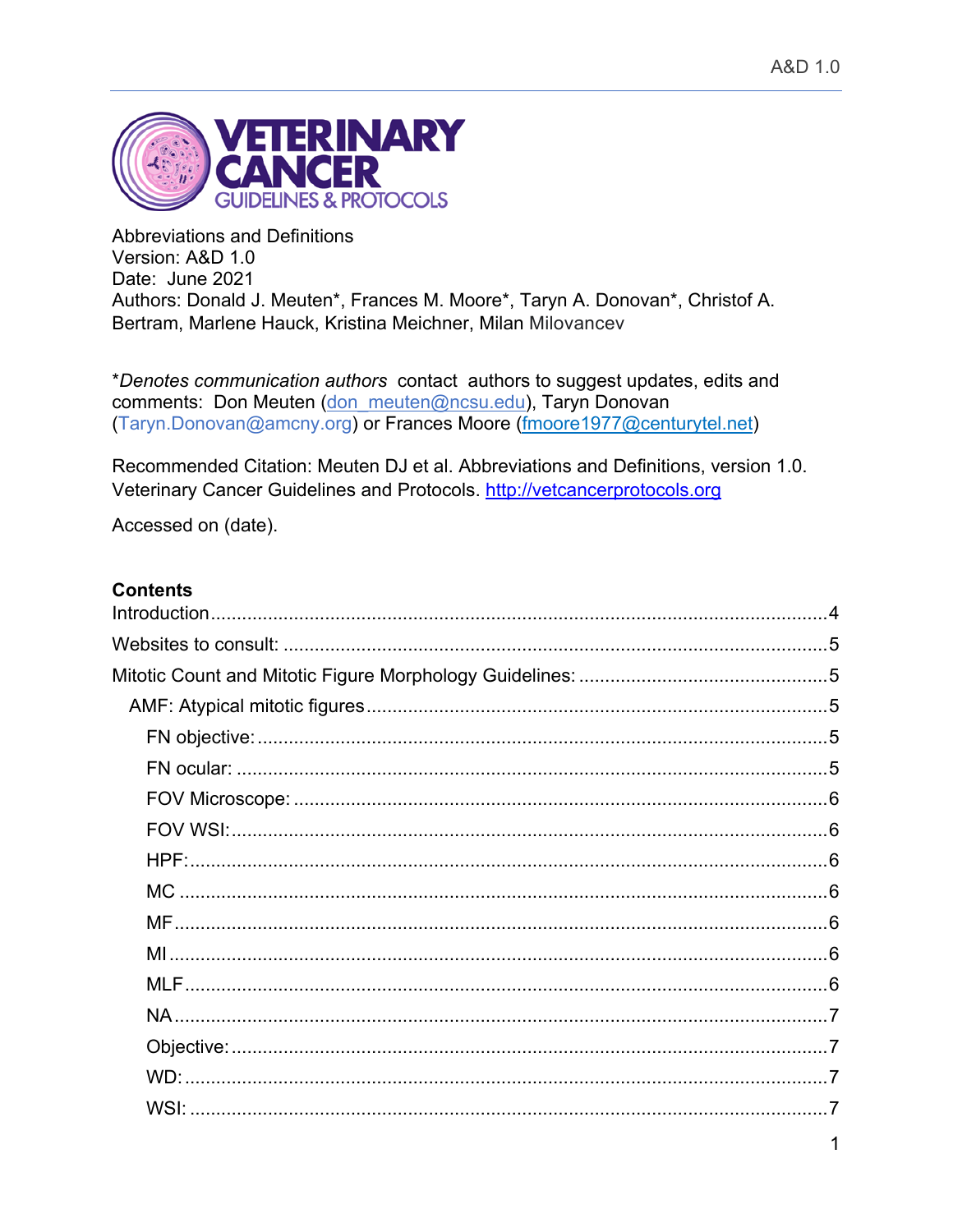| LVD: | 14 |
|------|----|
|      |    |
|      |    |
|      |    |
|      |    |
|      |    |
|      |    |
|      |    |
|      |    |
|      |    |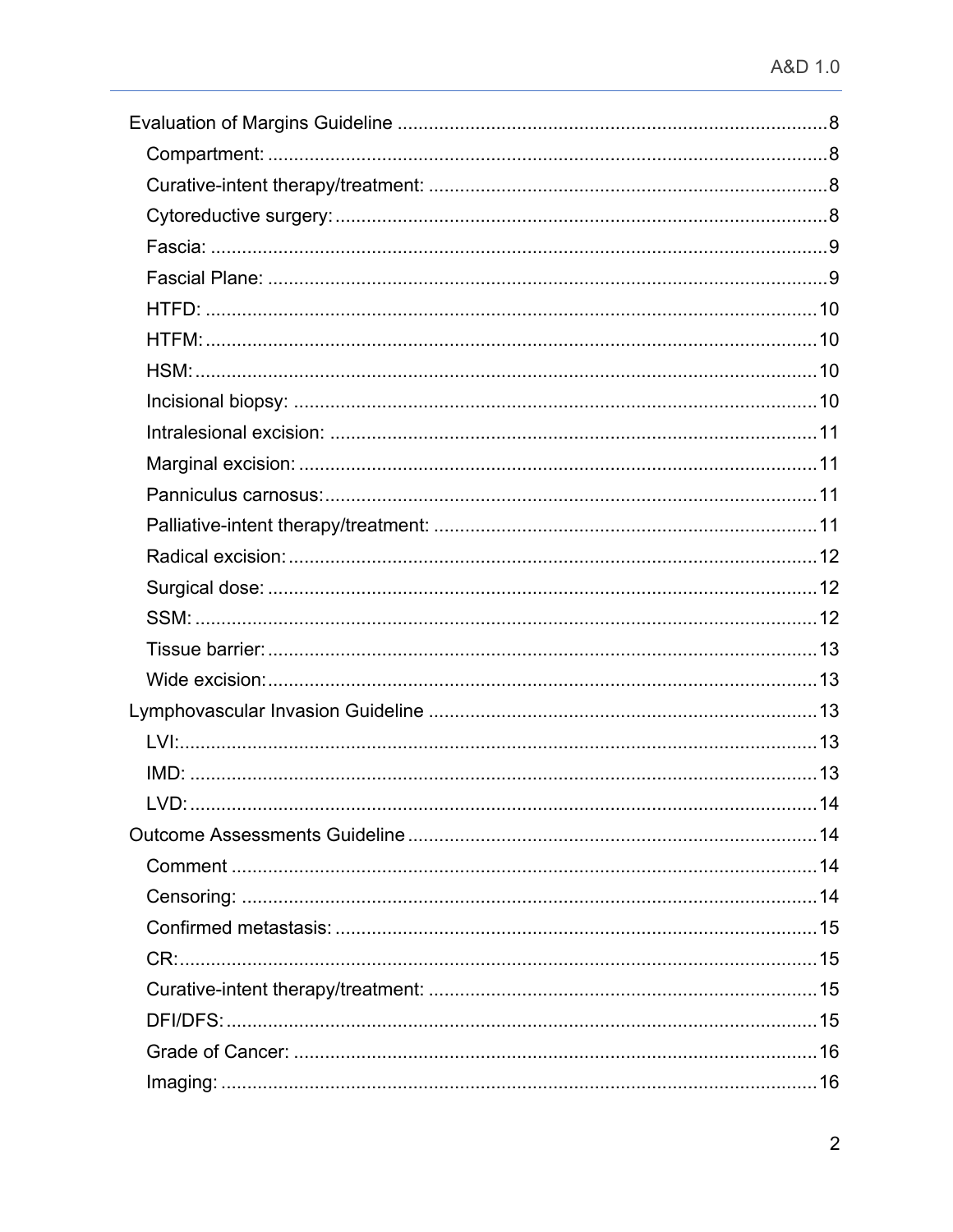| Suspected metastasis: | $\dots$ 24 |
|-----------------------|------------|
|                       |            |
|                       |            |
|                       |            |
|                       |            |
|                       |            |
|                       |            |
|                       |            |
|                       |            |
|                       |            |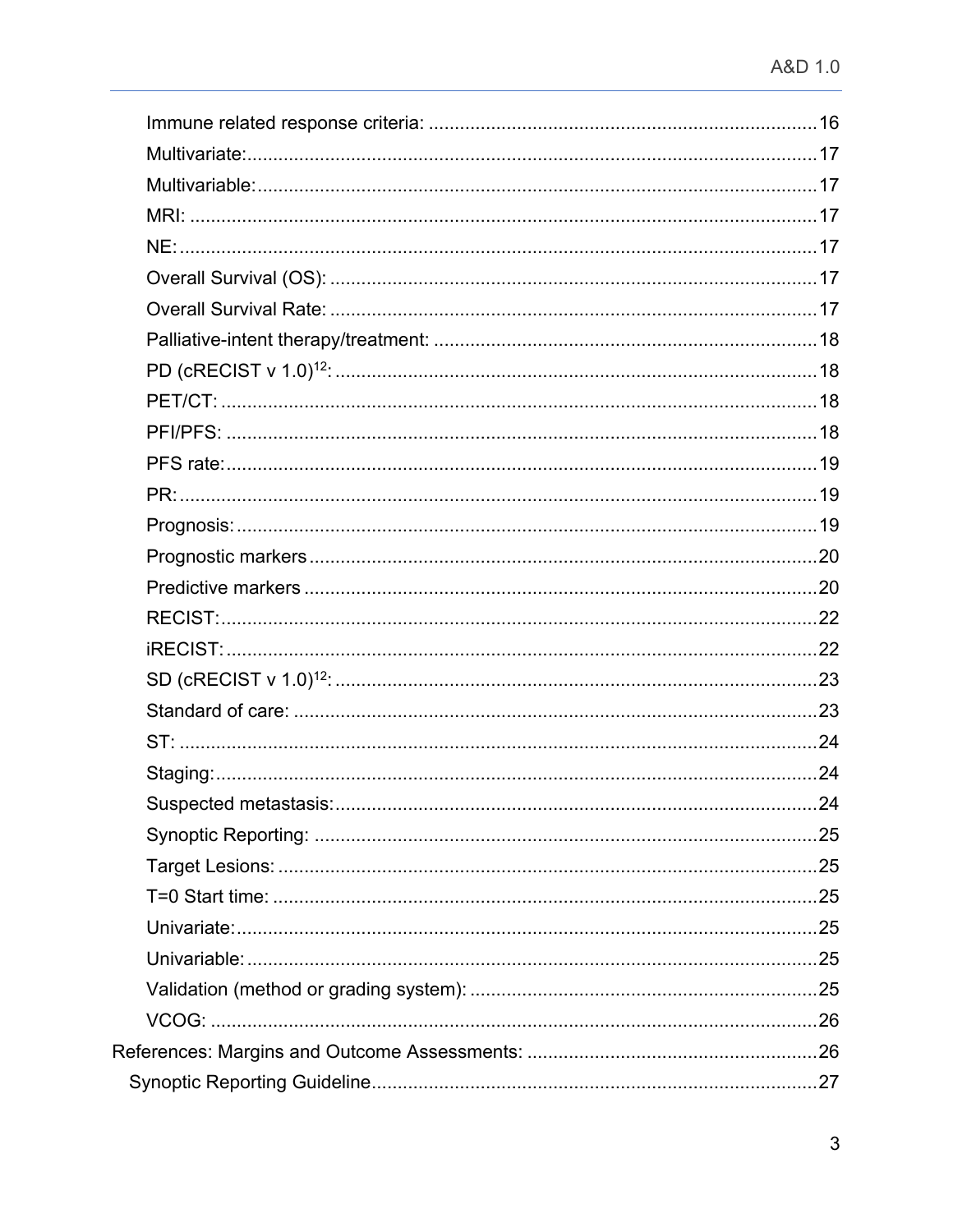### **Introduction**

The purpose of this document is to define terms and abbreviations used in other guidelines. The definitions and abbreviations are organized by guidelines, browse and you will understand. Whenever a definition is repeated in multiple guideline sections, care has been taken to use the same wording to prevent confusion or contradiction Some information here goes beyond what is provided in guidelines. Each guideline has the options of co-listing and expanding those provided here therefore look in specific guidelines if the information you are seeking is not here. Definitions for CPATH are in the CPATH Guideline and only a few are provided here. If a colleague finds an omission or you want to add information, please contact one of the communication authors.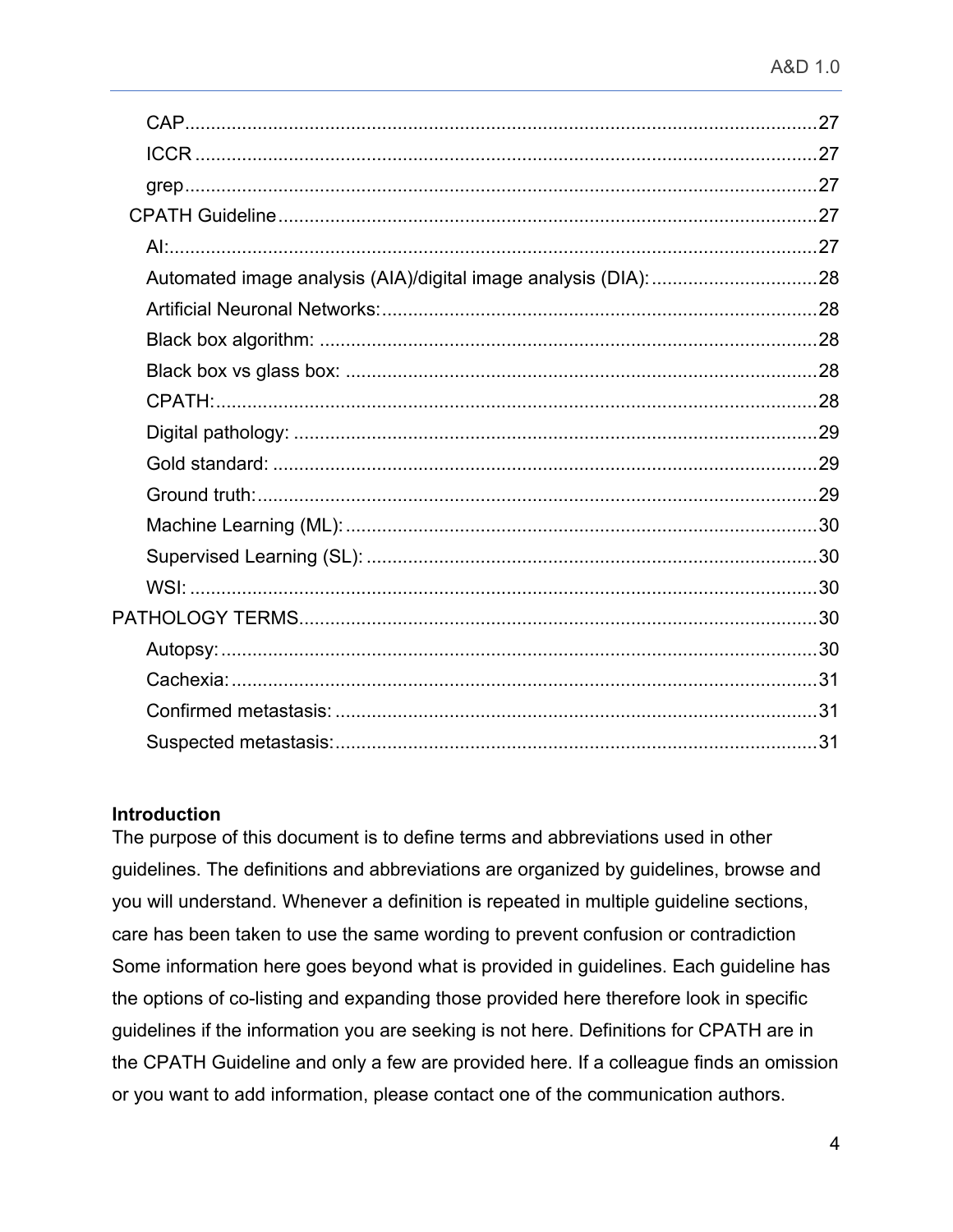#### **Websites to consult:**

https://www.microscopyu.com/microscopy-basics/microscope-objective-specifications https://www.translatorscafe.com/unit-converter/en-US/calculator/field-of-view/ https://www.microscopyu.com/microscopy-basics/microscope-objective-specifications https://www.translatorscafe.com/unit-converter/en-US/calculator/field-of-view/

**Mitotic Count and Mitotic Figure Morphology Guidelines:**

### *AMF: Atypical mitotic figures*

### **FN objective:**

Field number in mm is engraved on some objectives; it indicates the maximum FOV diameter that can be achieved using this objective, however it is the ocular FN which limits the size of FOV in a standard light microscope, not the objective FN. All objectives have a FN but it may not be engraved on the objective. In configurations using objectives with no ocular (such as a scanning device or camera), the objective FN determines the FOV. Should an objective FN mm be smaller than the ocular FN mm, the margin of the field seen will be distorted. This happens when older objectives are used with newer oculars.

## **FN ocular:**

Field number in mm engraved on side of eyepiece – that number is the maximum diameter (mm) that can be seen in the FOV with this eyepiece; the higher the number the larger the FOV diameter; FN ocular/objective magnification = diameter of FOV mm at specimen level; FN18mm 0.45 mm diameter FOV specimen level 40X objective, narrow FOV , present on older microscopes; FN 22mm common on modern microscopes for pathologists 0.55mm diameter FOV with 40 X objective, FN 26.5mm wide FOV 0.66 mm diameter with 40 X objective, modern microscopes. If a scope has 40X obj 10X ocular FN 22 and the diameter of FOV does not measure 0.55mm with a stage micrometer then check how the microscope is configured: e.g. tube lens, or get a higher quality stage micrometer and/or check with scope representative; the precision of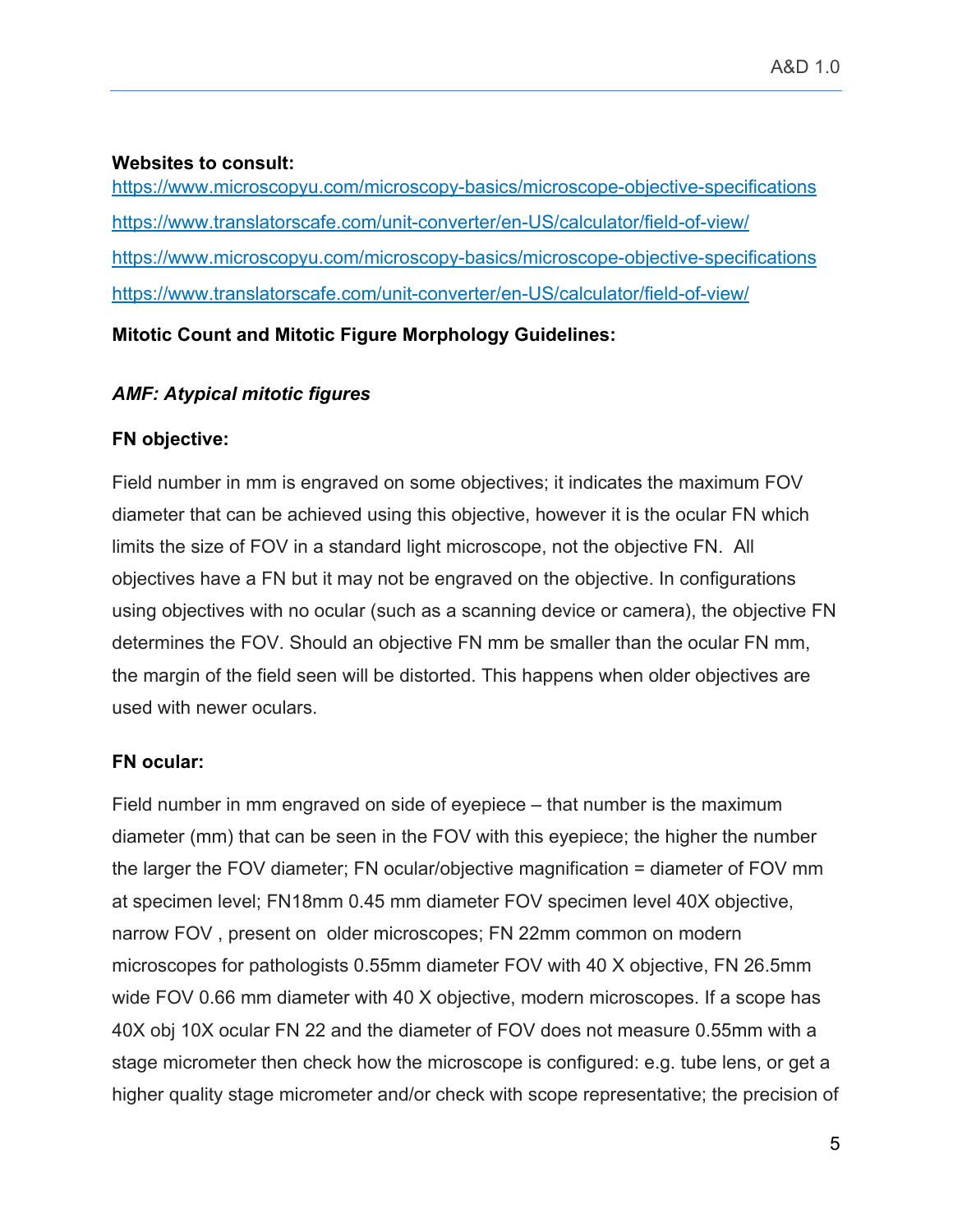production of high end objectives and oculars is +99% (See Figure 9 in Guideline 2, Mitotic Count)

## **FOV Microscope:**

Field of view – field visible through microscope, the diameter of one FOV can be calculated by dividing the ocular FN (mm) by objective magnification; or the diameter can be measured with a stage micrometer. Use the formula for area of a circle to determine the area of one FOV in a light microscopic field at a specified magnification=  $\pi$  x  $r^2$  = mm<sup>2</sup>. Example: FN 22 mm and 40X objective = 22mm/40 = 0.55mm diameter/2= 0.277mm radius raised to the second power =  $0.076$ mm<sup>2</sup> x  $3.14 = 0.237$ mm2. When the radius doubles the area of the circle increases four-fold; therefore, incremental increases in FN mm result in large increases in area.

### **FOV WSI:**

Field area displayed on monitor of scanned digital image, the actual area of which can be calculated through use of tools in the image management software. The FOV area in WSI varies between different monitors, viewing software, scanning methods etc. FOV and HPF are inaccurate definitions of tissue area. Ten HPF is not a specified area for a microscope or WSI. In digital images size of area should be given in mm².

## **HPF:**

High power field, by convention is the area viewed through a 40X objective. However, the area seen varies with the specifications of the microscope ocular. Depending on the ocular specifications (FN mm), the field of view (FOV) with a 40X objective can vary by > 200%. HPF is not a valid unit of measure and should not be used to define area. Similarly, low power field should not be used to define an area.

**MC**: Mitotic count- the number of MF + AMF/unit area mm<sup>2</sup>

**MF**: Mitotic figures

**MI**: Mitotic index- the number of MF + AMF/ number of tumor cells

**MLF**: Mitotic like figures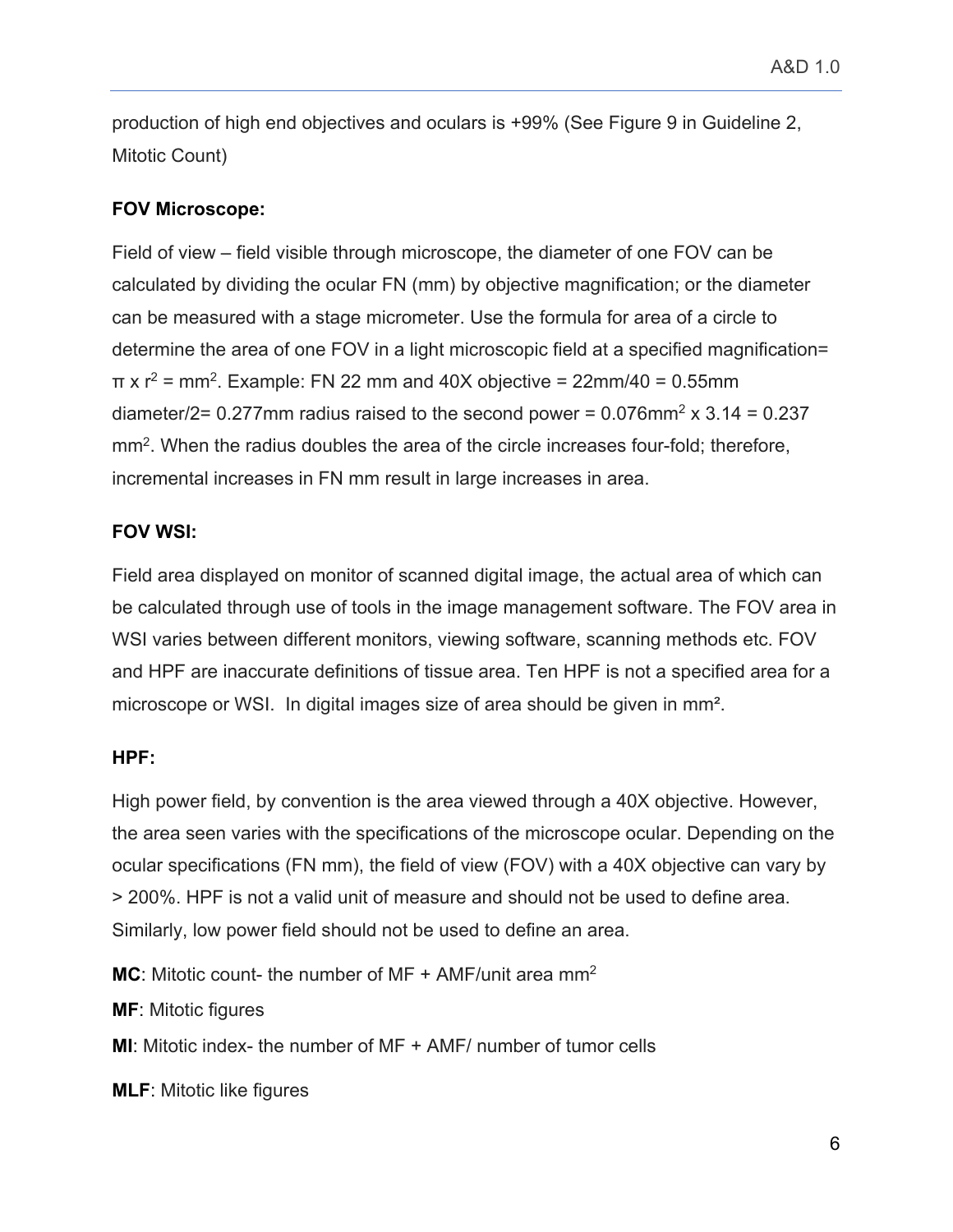**NA**: Numerical aperture- number engraved on some objectives, NA is not used to calculate FOV area; it is critical for resolution and depth of field; resolution of an objective is its ability to distinguish closely spaced objects however, the final resolution of the image also depends on the NA of the substage condenser, the higher the NA of the entire system, the greater the resolution, "sharpness" of features; maximum NA with dry objectives is 0.95 and is approximately 1.0-1.5 with oil immersion objectives; objectives with higher NA can be configured with a focusing collar to adjust for thickness of coverslip; objectives may be engraved with a decimal number e.g. 0.17 that corresponds to the "expected" thickness of the coverslip on the glass slide, coverslip thickness for #1 is 0.13-0.16mm. Websites will provide what other information engraved on an objective means.

### **Objective:**

Higher quality objectives are engraved with multiple initials and numbers, the definitions of a few are provided here: NA, FN, WD; websites will detail engraved information; objectives are the most important component of a light microscope, apochromatic objectives are the most highly corrected lenses, and the most expensive; objectives are the closest component to the object (specimen), hence their name.

### **WD:**

Working distance, mm = engraved on side of some objectives; distance between the lens of the objective and the top of the cover glass when specimen is in focus. The higher the objective magnification the shorter the WD (ranges 0.13-10mm). High quality objectives will have focusing collars, cover glass adjustment gauge etc. Small cover glass plates are standardized to 0.17mm, variations in thickness can be compensated for by a focusing collar.

### **WSI:**

Whole slide image – an entire histopathological glass slide is digitized at a specified scanning magnification and resolution. Software permits viewing of the image like a light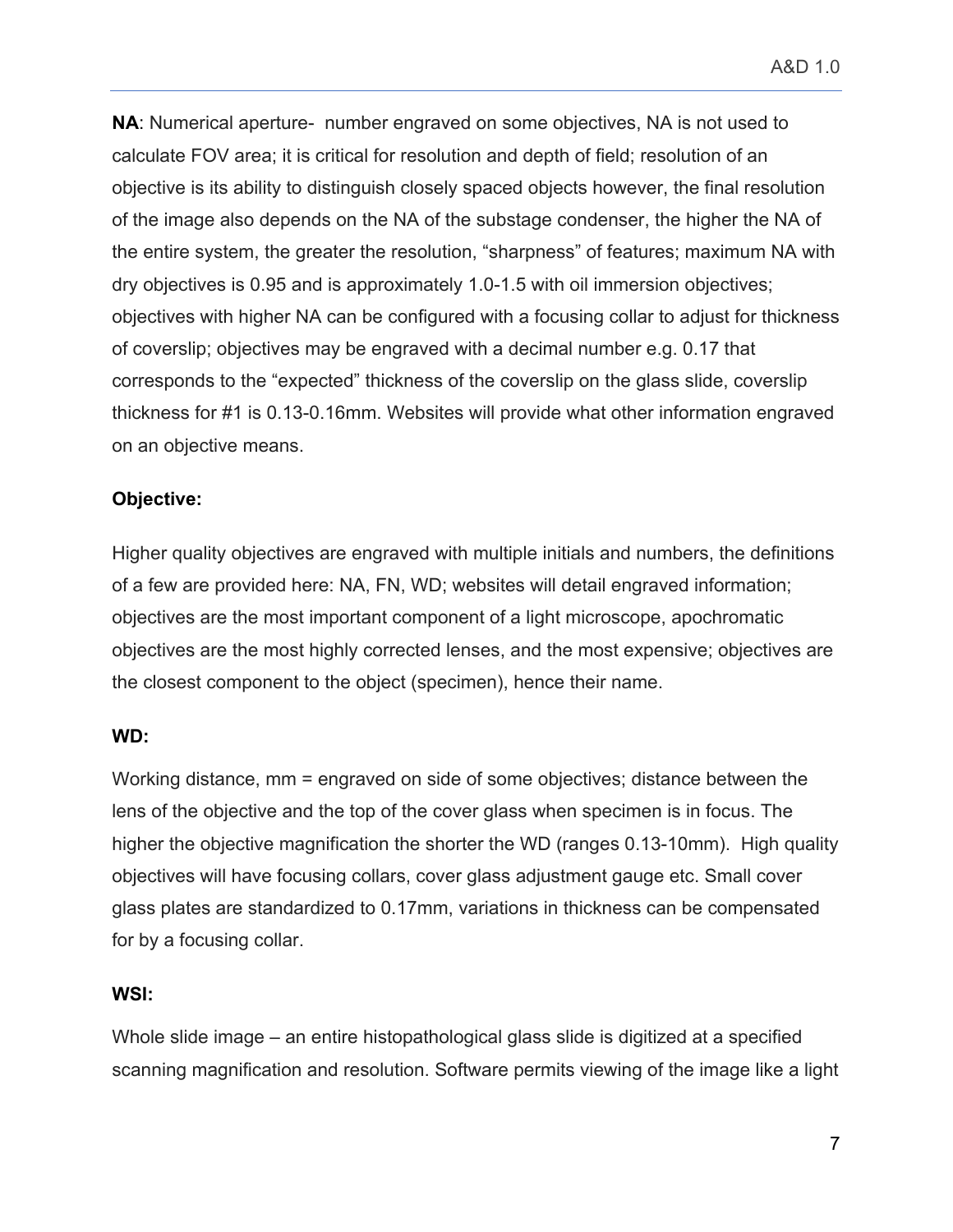microscope. Resolution and different magnifications are limited by scanning technology. See CPATH

### *Evaluation of Margins Guideline*

### **Compartment:**

An anatomic space containing a particular tissue type (e.g. fat, muscle, bone, etc) that is believed to inhibit tumor extension due to natural barriers separating adjoining tissue types.<sup>5</sup> Tumors can grow within, or infiltrate into, tissue compartments. The barriers formed by compartments are believed to be variable in effectiveness for reducing tumor spread.<sup>10</sup> For example, adipose tissue, loose connective tissue, and muscles in the skin and subcutis are considered to be less effective, if at all, compared to dense mesenchymal tissue or cortical bone. Compartments to consider include the connective tissue sheath present around most skeletal muscles (commonly referred to as "fascia"), bone (which may include periosteum and/or cortical bone), skeletal muscle (epimysium), joints (joint capsule), CNS (dura mater) and peripheral nerves (perineurium). Pathologists should describe the histologic relationship of the tumor to the compartmental boundaries. The HTFD (histologic tumor-free distance, see below) may not need to be as large with a more effective barrier as opposed to an ineffective barrier.

## **Curative-intent therapy/treatment:**

Treatment that is intending to eliminate the tumor (and any associated metastatic lesions) from the patient such that recurrence or metastasis does not occur within their lifetime. This is balanced against the overarching goal of preserving quality of life, and hence a true "cure" is rarely reached for more aggressive tumor types. Quantity of life is often extended longer than with palliative treatment (but not always) while attempting to preserve quality of life through minimizing risk for adverse events.

## **Cytoreductive surgery:**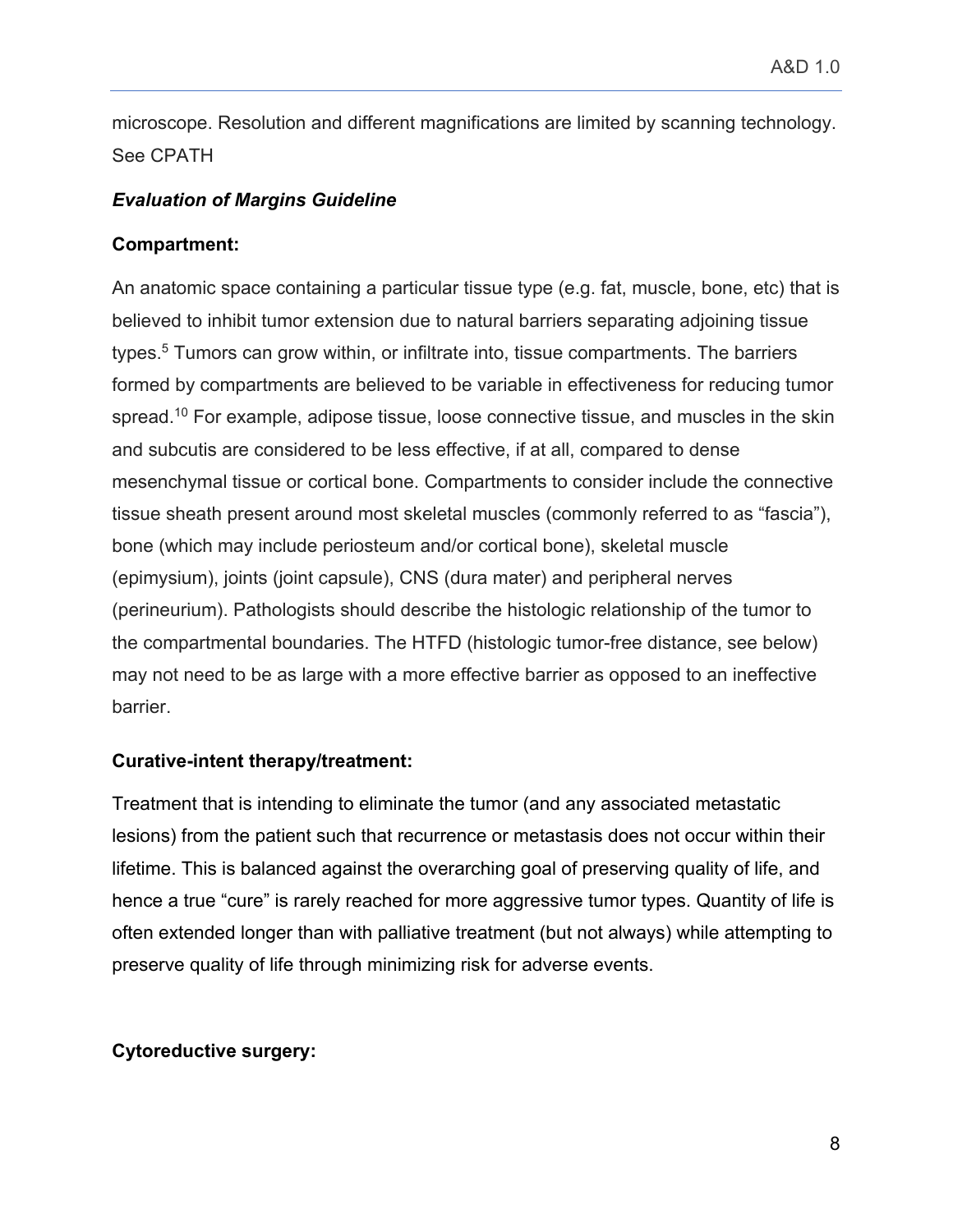A non-specific term indicating surgical reduction of tumor cell numbers. Roughly synonymous to debulking. These terms are often used when complete removal (eradication of all tumor) is not the goal of surgery and rather palliative surgery is performed, leaving gross disease in the patient; expect tumor to be at margin. However, a curative-intent surgery that entirely removes the tumor (with no tumor at the surgical margin) has also technically cytoreduced/debulked the tumor and therefore these words can be confusing and should ideally be avoided in favor of more specific terminology (see below).

#### **Fascia:**

An anatomic structure that has layers: superficial, deep, visceral, and parietal. Fascia have been defined as sheets, sheaths or other dissectible connective tissue that attaches, encloses, or separates muscles. $1,6,16$  Thickness and tensile strength of fascia is markedly variable in different anatomical locations. Some are thin, barely discernible, torn easily (subcutaneous superficial fascia) while others are thicker, visible grossly and histologically (deep fascia on muscles). Recent publications detail fascia for the dog and horse.<sup>2,16</sup> Masson's trichrome may help visualize collagen in fascia.

### **Fascial Plane:**

The term "fascial plane" is used as a concept and is not a specific anatomical structure. A recent publication describes fascia and surgically identifiable fascial planes for the dog.16 Fascial planes are described in the surgical literature and can be used to dissect along to isolate and excise tumors from the skin, subcutis, and musculoskeletal system, more so than when removing tumors from internal organs. It is recommended that excision of potentially aggressive tumors from the subcutaneous tissue include at least one uninvolved fascial plane, deep to the tumor.<sup>3,7,14</sup> The intact fascial plane below the tumor provides a physical barrier of normal tissues such as collagen, muscle and other tissues that may help prevent extension of the tumor. Pathologists rely on the morphological features of anatomical structures to identify fascia and boundaries of the fascial plane indicated by the surgeon. Information provided by the surgeon on the pathology requisition form is critical and can clarify what tissues they envision are in the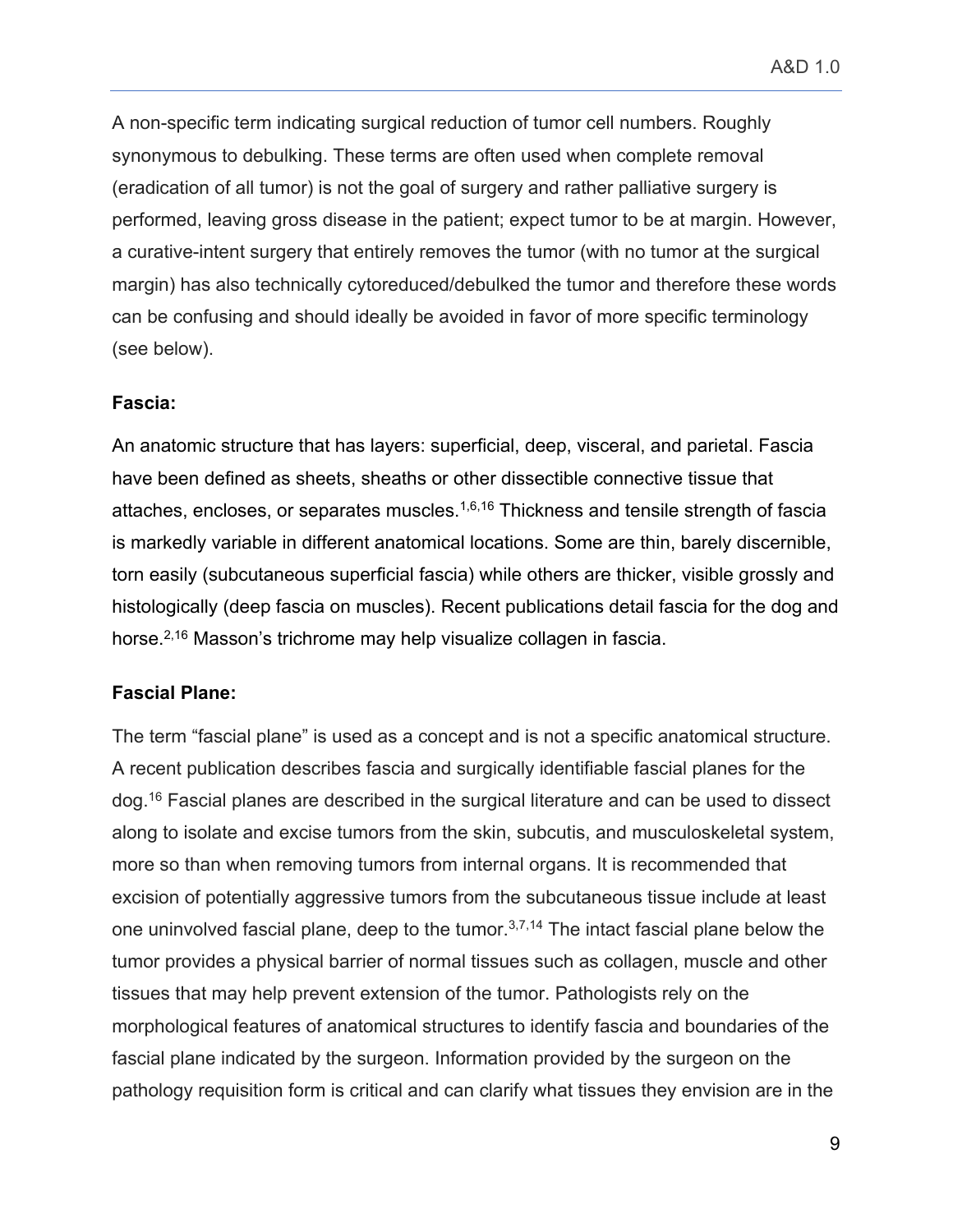specimen, what margin they want evaluated and if fascia is to be searched for. The terms "fascial plane" or "tissue barrier" are routinely used by surgical oncologists and are suggested to provide a natural anatomic barrier to tumor growth and invasion.<sup>5,10</sup> Both terms need to be clearly defined with gross, histological and functional criteria such that surgeons and pathologists know what each is, especially for vaguely defined compartments such as the subcutaneous tissue. Fascial plane is not synonymous with "fascia". See Tissue barrier.

### **HTFD:**

Histologic tumor free distance is a microscopic measurement, performed by a pathologist, of the shortest distance from the neoplasm to the surgical (e.g. inked) margin; measure lateral (peripheral; circumferential) and deep margin for skin subcutaneous tumors. Measurement should be in whole numbers (i.e. millimeters). Ink should be applied by the surgeon – clinician to the gross specimen. Any HTFD reported if the gross margin was not inked by the clinician is of questionable value.

### **HTFM:**

Histologic tumor free margin – synonym of HTFD; see HTFD

### **HSM:**

Histologic safety margin- the minimum microscopic distance that purportedly will prevent local recurrence of a specific tumor type; defined for some human tumors but remains largely undefined in veterinary species. The singular example in veterinary oncology is canine MCT in which a HSM was not found for high grade MCT and for low grade MCT the HSM was "inconsequential" since they did not recur even with tumor cells at the margin.4

### **Incisional biopsy:**

See Intralesional Excision.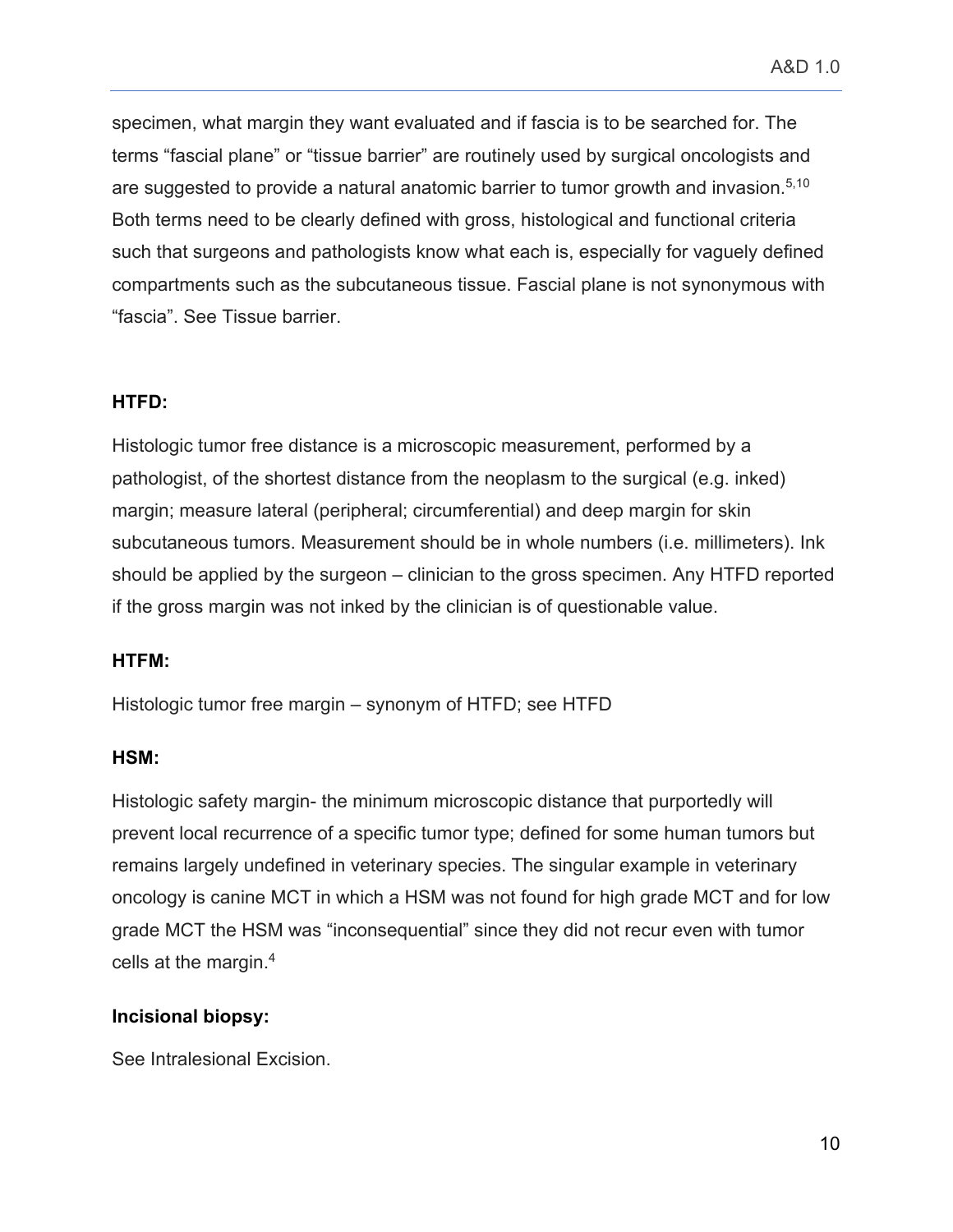## **Intralesional excision:**

Synonymous with incisional biopsy. Macroscopic or microscopic tumor is left at the margins of the incision, typically performed in order to obtain a diagnosis, but may also be used as part of a multi-modal palliative treatment strategy.<sup>5</sup>

### **Marginal excision:**

Synonymous with excisional biopsy. Surgery in which the neoplasm is excised with no margin of grossly normal tissue (the plane of dissection is through the pseudocapsule or reactive tissue adjacent to the neoplasm). Marginal excisions are usually performed in areas in which critical anatomic structures makes wide excision difficult (e.g. excessive patient morbidity is expected with surgical manipulation of neighboring anatomic structures, such as nerves or arteries), or marginal excision is used in combination with adjunctive chemotherapy or radiotherapy to provide more durable tumor control (may be considered curative-intent, depending on the tumor type). Neoplastic cells are expected at the surgical margin and the clinical significance of this finding will depend on the tumor type (e.g. marginal excision of a benign or low-grade neoplasm may not result in tumor regrowth vs. marginal excision of a malignant tumor will frequently lead to tumor recurrence). 5

## **Panniculus carnosus:**

The band of skeletal muscle within the subcutaneous tissues (deep to the panniculus adiposus), associated with a band of connective tissue that may act as a thin tissue barrier, and may or may not be adequate to prevent tumor invasion depending on the biological behavior of the neoplasm. Synonymous with cutaneous trunci or subcutaneous striated muscle.

## **Palliative-intent therapy/treatment:**

Treatment of a neoplasm with the intent to improve patient quality of life (e.g. palliate a particular clinical sign or constellation of clinical signs associated with the tumor's presence) without necessarily extending quantity of life, although the latter often occurs due to owners electing not to pursue euthanasia if their pet's quality of life is improved.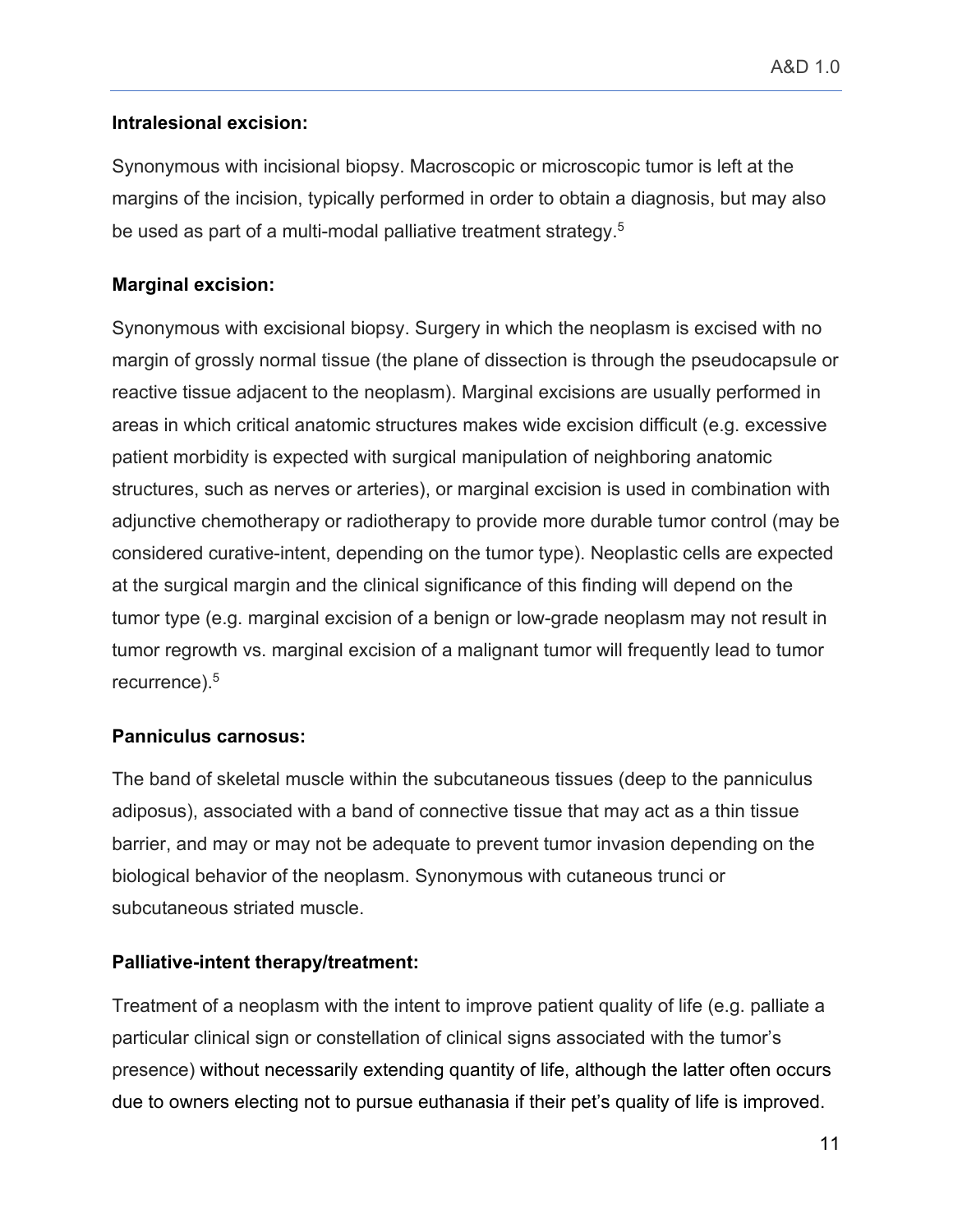Notably, this requires the patient to be experiencing some degree of morbidity from the tumor (e.g. bone pain from an osteosarcoma) that the planned treatment will alleviate (e.g. radiation or amputation). In some scenarios, this may slow the progression of neoplastic disease by removing tumor cells (either via surgery, radiation, chemotherapy, or combinations thereof), but generally does not achieve long-term complete remission.

### **Radical excision:**

Excision that includes removal of the tumor, capsule, reactive zone, and entire muscle or bone involved (eg amputation). The planes of dissection are outside the involved tissue compartment. Does not necessarily imply a greater margin distance than a wide margin, depending on tumor location relative to the excision site.<sup>5</sup>

## **Surgical dose:**

A phrase meant to encapsulate how large or aggressive of a surgery was performed and most typically uses widely-accepted Enneking categorization of surgical margins (i.e. Intralesional, Marginal, Wide, or Radical).5 More recent surgical dosing strategies include consideration of quality of the surgical margin (e.g. tissue compartments with fascial planes) and biological behavior of the specific tumor being removed (e.g. evidence of growth within a tissue compartment vs. invasion through a compartment's natural barrier).

### **SSM:**

Surgical safety margin (synonym: safe surgical margin) is the length of the grosslynormal surgical margin (measured by the surgeon prior to skin incision, typically intraoperatively) associated with a high probability of achieving adequate local control (i.e. high probability of no tumor regrowth at the surgical site). This may include lateral (peripheral; circumferential) and/or deep margin sizes (e.g. two cm wide and one fascial plane deep). Such recommendations need clinical validation in veterinary medicine via prospective longitudinal clinical studies and are expected to vary by tumor type, grade, location, and other relevant variables associated with biological behavior of the tumor.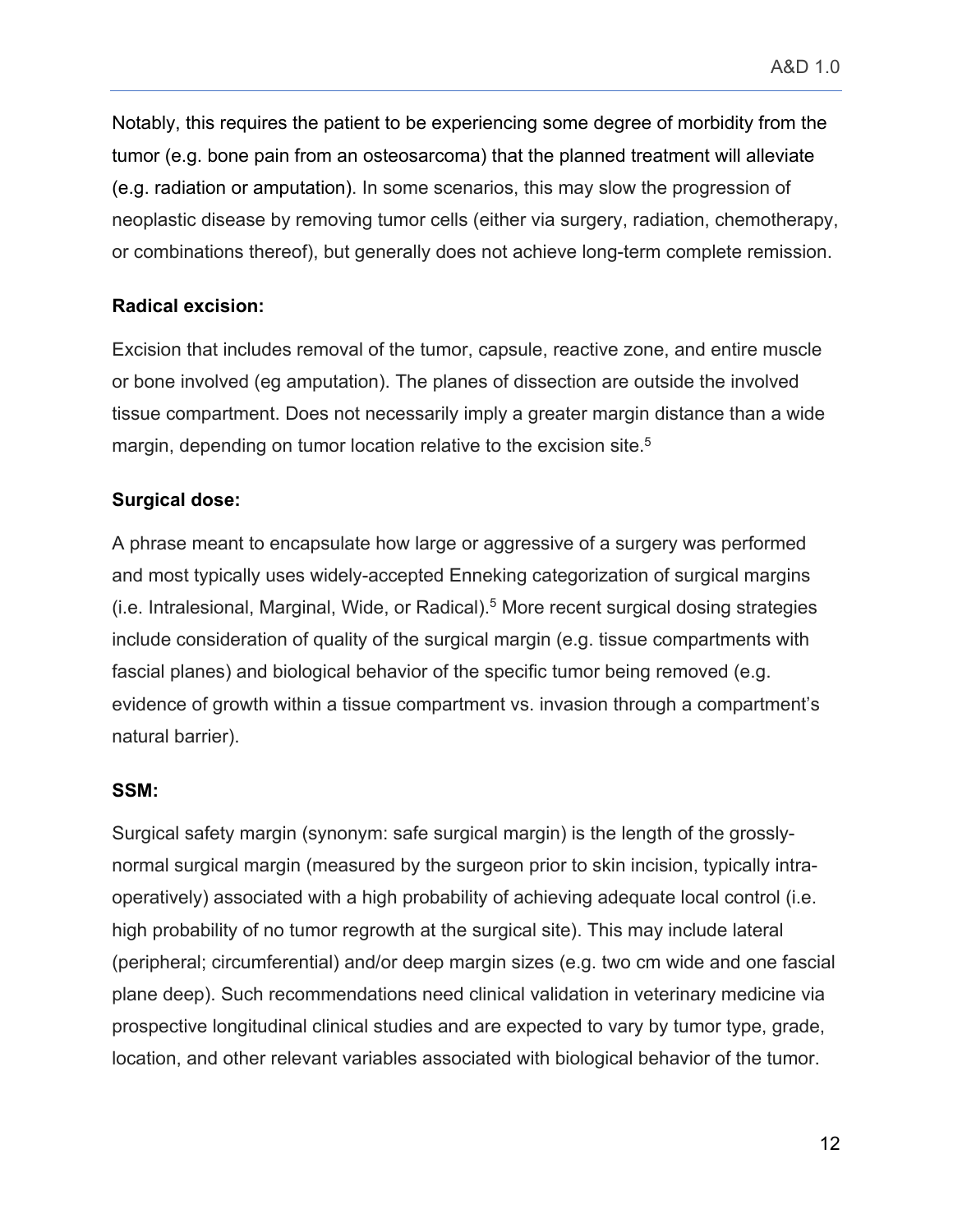## **Tissue barrier:**

Tissues within anatomic compartments and fascial planes may provide natural barriers to tumor extension.<sup>5</sup> If tissues are functional barriers to tumors the mechanisms by which this is accomplished needs to be defined. Are they physical barriers that depend on the quantity or quality of the tissue (fascia, muscle, bone) and or are there inhibitors present that limit tumor growth? Experimental data to support these theories and studies which define the mechanisms in which tumor spread is limited are needed. The peritoneal serosa is a reported barrier to tumor cell migration invitro.<sup>8</sup> The type of tumor, grade of tumor, whether it expands circumferentially, infiltrates, or skips (discontinuous growth pattern) influences how effectively a potential tissue barrier may function.

## **Wide excision:**

Excision in which the pseudocapsule or adjacent reactive tissue are removed *en bloc*  with the neoplasm. The plane of dissection is through grossly normal tissue but may remain within the involved compartment. Depending upon the type of tumor, the definition will vary but the concept is: 2-5 cm and 1-2 fascial planes; no tumor at surgical margin is goal. Studies will need validation for clinicians and pathologists to be confident that HTFD margins as close as 1mm, or "no tumor touching ink" are actually sufficient for sarcomas and other aggressive tumors. Readers should consult references for additional definitions and use of the residual tumor system.<sup>5,11,20</sup>

## **References for Margins and Outcomes are at end of Outcome Assessments:**

### *Lymphovascular Invasion Guideline*

### **LVI:**

Lymphovascular invasion – neoplastic cells gaining access to lymphatic or blood vascular channels, is recognized as a criterion of malignancy; invasion of tumor cells into blood and or lymphatic vessel.

### **IMD:**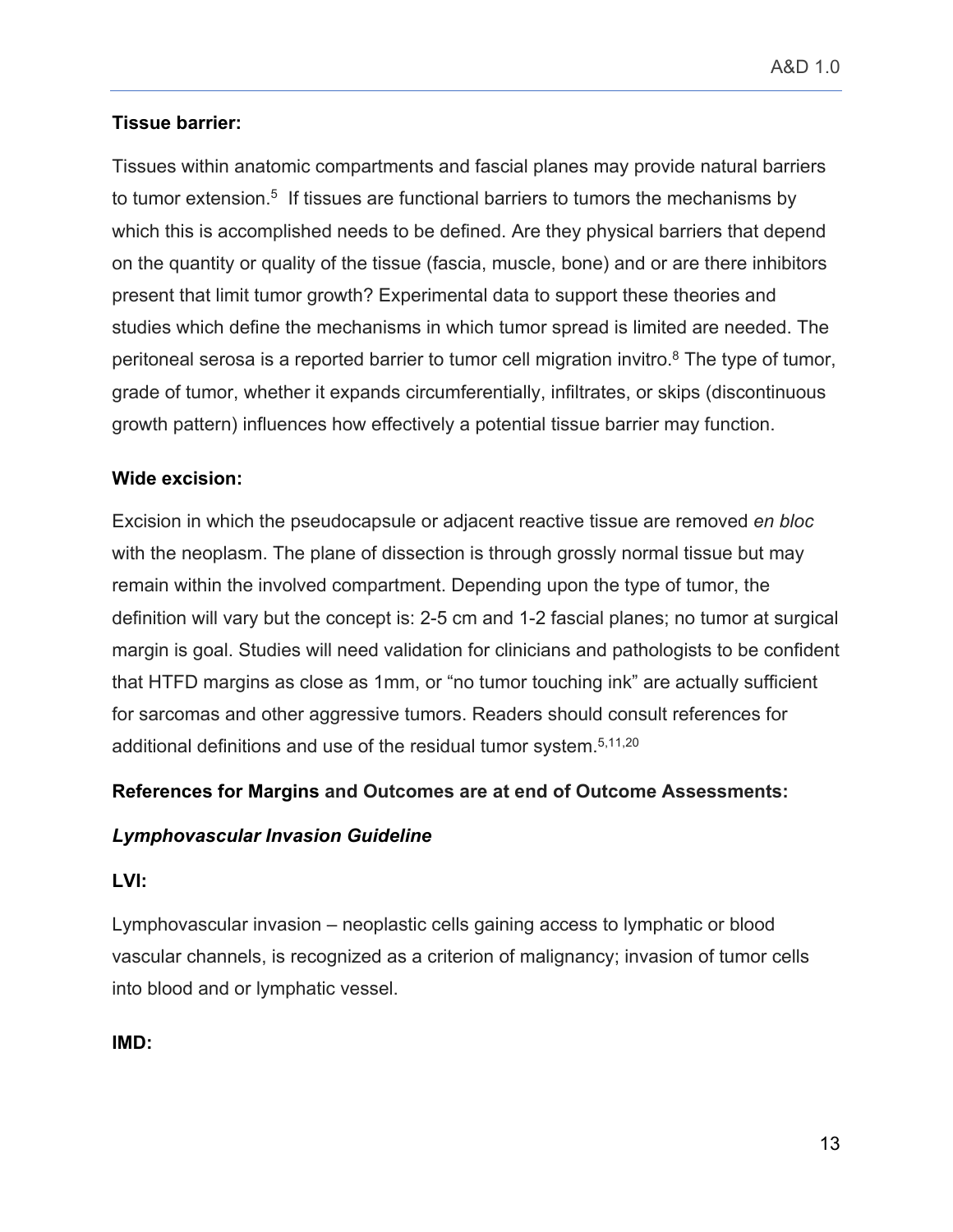Intratumoral microvascular density, quantitation of blood vessels as a measure of angiogenesis.

## **LVD:**

Lymphatic vessel density - enumeration of lymphatics in a defined area of the tumor or peritumoral tissue is used as an indicator of lymphangiogenesis.

### *Outcome Assessments Guideline*

(See references for details and complete definitions)

## **Comment**:

A partial list of the commonly used terms and lexicon used in reporting outcomes are summarized here. They are primarily for easy reference and for pathologists who may not be as familiar with these definitions as clinicians and radiologists. The assessment of outcomes, and the modalities used to assess them, is a topic in oncology that will change as technology and derived clinical methodologies evolve. The materials and methods section of manuscripts must contain complete and clear definitions of the outcomes that were measured, the modalities used and the statistical methods applied, such that others can replicate the study. Complete definitions are found in widely adopted references<sup>12,19</sup> (and readers are encouraged to consult these or other publications for details). Some definitions below simply reference those resources.

## **Censoring:**

There are various types of censoring and as with all statistical analyses, the reader is encouraged to consult with a biostatistician familiar with clinical research to ensure appropriate use of statistical methodology. Censoring is necessary if an animal has not experienced the relevant event (such as death or relapse) by the end of the study period, is lost to follow-up, or has experienced a different event that makes further follow-up impossible, such as death from an unrelated illness. Animals experiencing these situations are censored (some use the term right censored) and must be accounted for by using survival analysis methods. Other terms in the literature are left censored data and interval censoring.19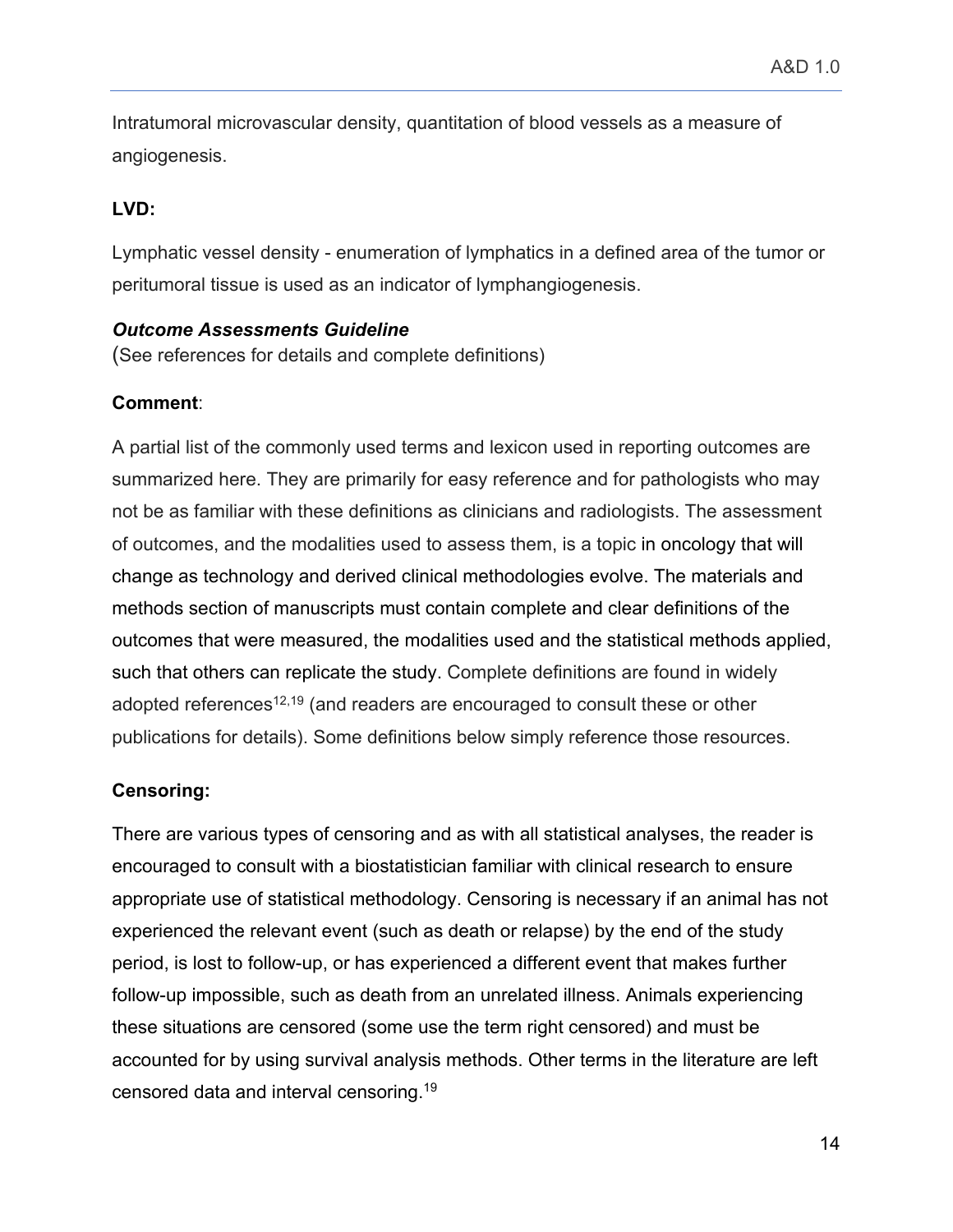## **Confirmed metastasis:**

Microscopic confirmation, performed by a pathologist, that the same tumor type has metastasized. See suspected metastasis. Histopathology is preferred but feasibility will depend on tumor type and suspected metastatic lesion location.

## **CR:**

Complete response ( $c$ RECIST v 1.0)<sup>12</sup>: Disappearance of detectable neoplastic (target and non-target) lesions following treatment. Complete remission, synonym, response preferred. See PR.

## **Curative-intent therapy/treatment:**

Treatment that is intending to eliminate the tumor (and any associated metastatic lesions) from the patient such that recurrence or metastasis does not occur within their lifetime. This is balanced against the overarching goal of preserving quality of life, and hence a true "cure" is rarely reached for more aggressive tumor types. Quantity of life is often extended longer than with palliative treatment (but not always) while attempting to preserve quality of life through minimizing risk for adverse events.

## **DFI/DFS:**

Disease-Free Interval/Survival: The length of time between complete response and disease recurrence, metastasis, death due to disease, or acute toxicity of treatment. Although disease-free "interval" and "survival" are often used interchangeably in the literature, DFI should be reserved for individual patients while DFS should be used when calculating a value for a population (e.g. using a Kaplan-Meier survival curve where the event is defined as disease progression). For this reason, in contrast to DFS, DFI is not censored, and it is used for patient classification and not for outcome analysis. A problem with DFI/DFS is that patients are difficult to confidently classify as completely disease-free unless they are *cured* which can depend on how extensively the tumor is searched for and with which modalities, therefore it is considered highly subjective. Example: in appendicular osteosarcoma the dog is "disease free" at the time of amputation but micrometastasis is expected within the lungs and chemotherapy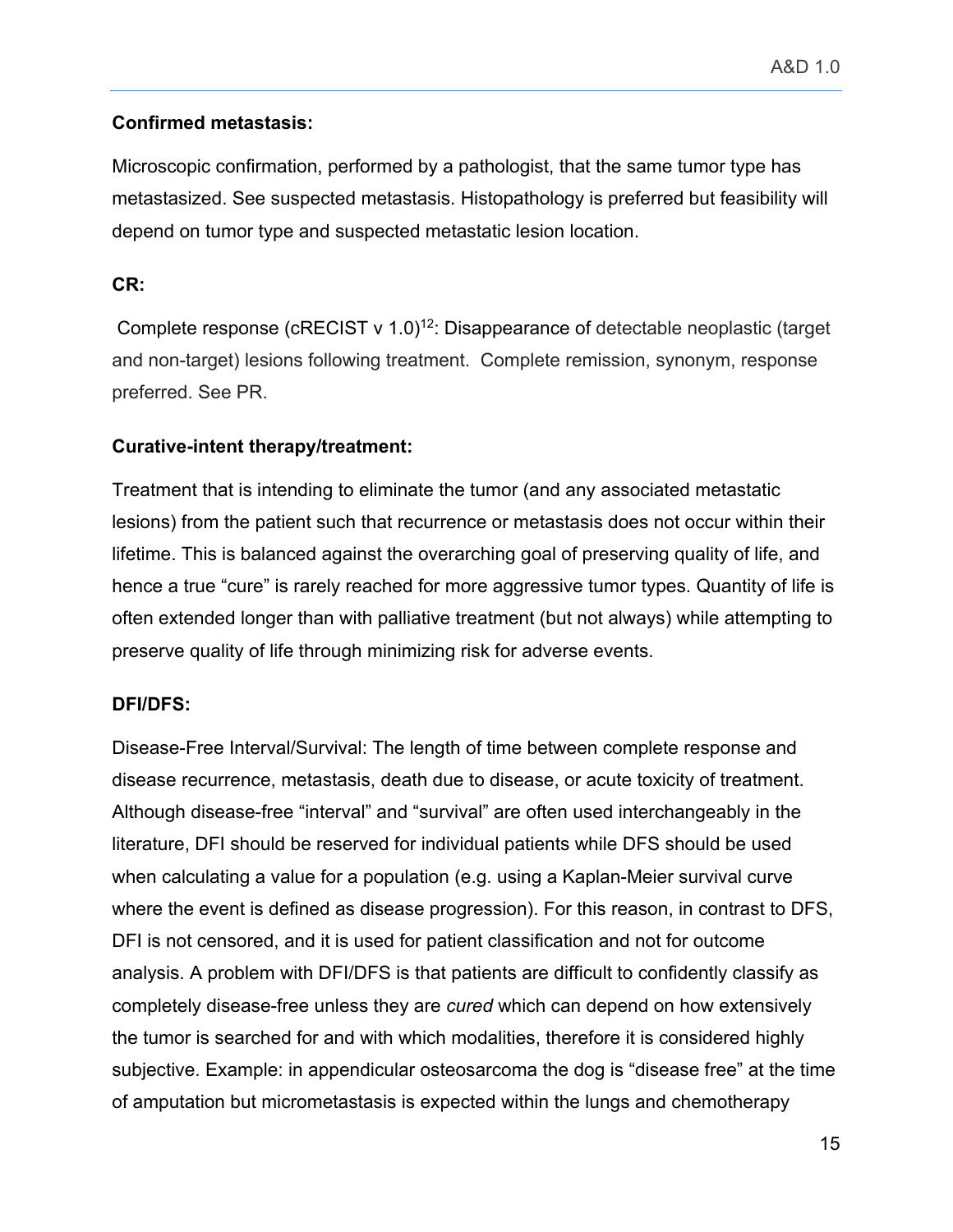treatment may go over many weeks and they can develop metastasis while on chemotherapy. For this reason, the alternate and preferred outcome measure is PFI – progression free interval (see below). Terms and definitions must be clearly stated in materials and methods section of publications so others can understand the methods and statistics.

## **Grade of Cancer:**

Histologic or cytologic system (scheme) used to estimate the aggressiveness of a neoplasm. One or more parameters (MC, differentiation, necrosis, pleomorphism, multinucleation, LVI) assessed by a pathologist that are used individually or in combinations to assign a score which helps clinician predict prognosis and or decide on treatments. Grading systems are specific for tumor type and species. Grades are usually assigned by a pathologist and stage is determined by a clinician.

### **Imaging:**

Modalities used to assess tumor size, invasion, recurrence or metastasis of neoplastic diseases. Imaging can be used to facilitate obtaining specimens for microscopic analysis, including fine needle aspiration for cytology or true cut biopsies. Commonly used modalities include radiography, ultrasonography, CT, MRI and PET/CT.

### **Immune related response criteria:**

Distinct criteria for therapeutic response in human patients undergoing immunologic tumor therapy has prompted development of distinct response criteria for evaluation of therapeutic response. Favorable survival times can be associated with slower initial response times relative to other forms of therapy and reduction in tumor burden may follow initially increased tumor burden or tumor pseudo-progression. Veterinary-specific immune related response criteria have not been developed but oncologists should be cognizant of the distinctions in tumor response to immunologic therapy.  $9,18$  Also see iRECIST (below).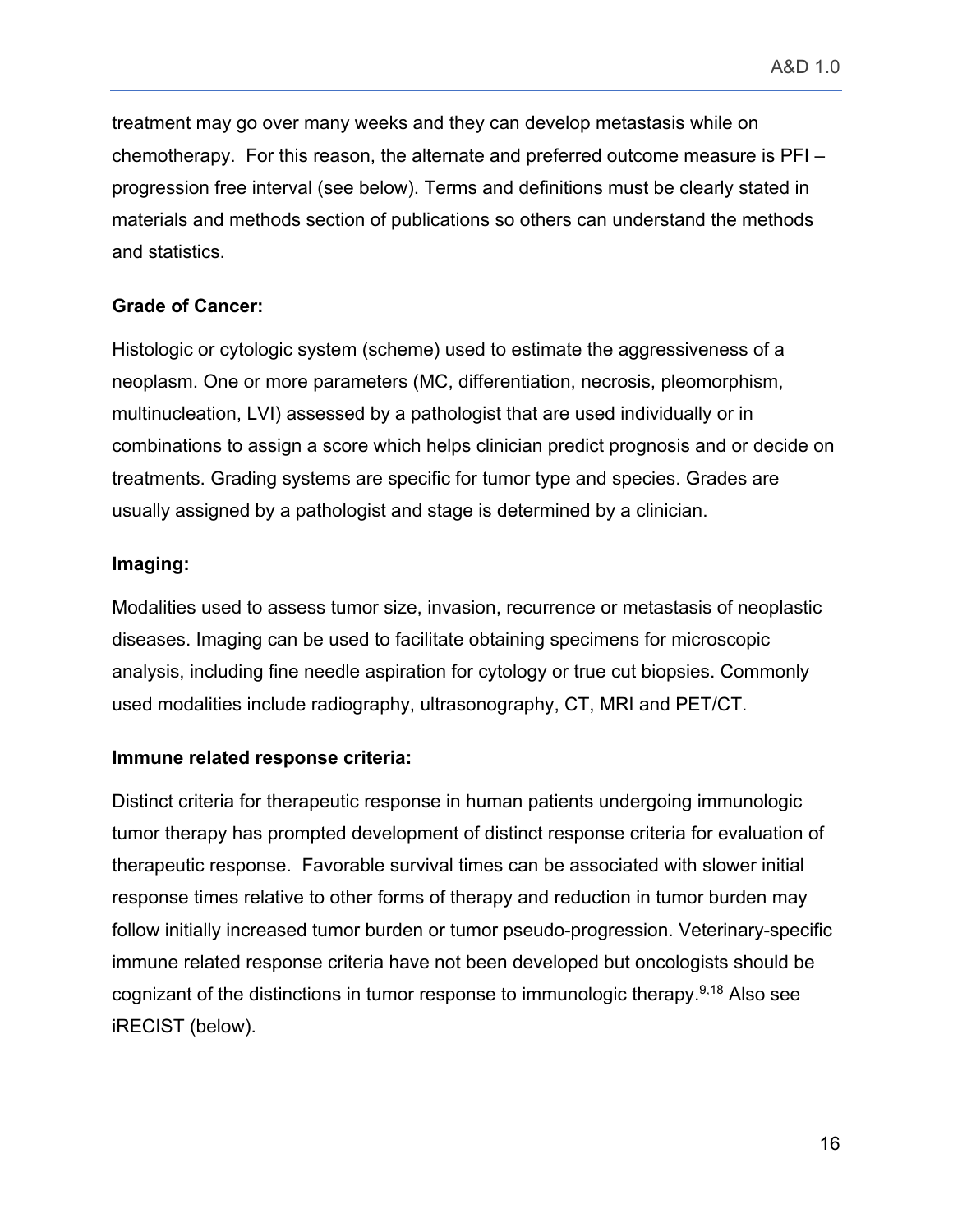## **Multivariate:**

Refers to statistical analysis with multiple outcomes.<sup>15</sup>

## **Multivariable:**

Preferred usage for oncologic studies. A statistical tool used for determining relative contributions of different causes to a single event or outcome. With multivariable analysis, there are many explanatory variables" (e.g. multiple predictive factors such as histologic parameters). This type of analysis allows simultaneous assessment of the independent contribution of each risk factor to the development of the outcome.15 The most common types of multivariable analysis include linear regression, logistic regression and proportional hazard regression (Cox).15

## **MRI:**

Magnetic Resonance Imaging.

## **NE:**

Not evaluable: The point at which a patient cannot be evaluated for recurrence or progression of neoplastic disease, due to the inability to obtain measurements at this time point.

# **Overall Survival (OS):**

The length of time between initiation of treatment and death of any cause. Overall survival data can be misleading, due to the availability of euthanasia in veterinary patients, the multiple reasons for euthanasia, and the owners' choice to pursue treatment. See survival time (ST).

# **Overall Survival Rate:**

The proportion of animals that are alive for a certain period of time after initiation of treatment (e.g., 6 months, 12 months).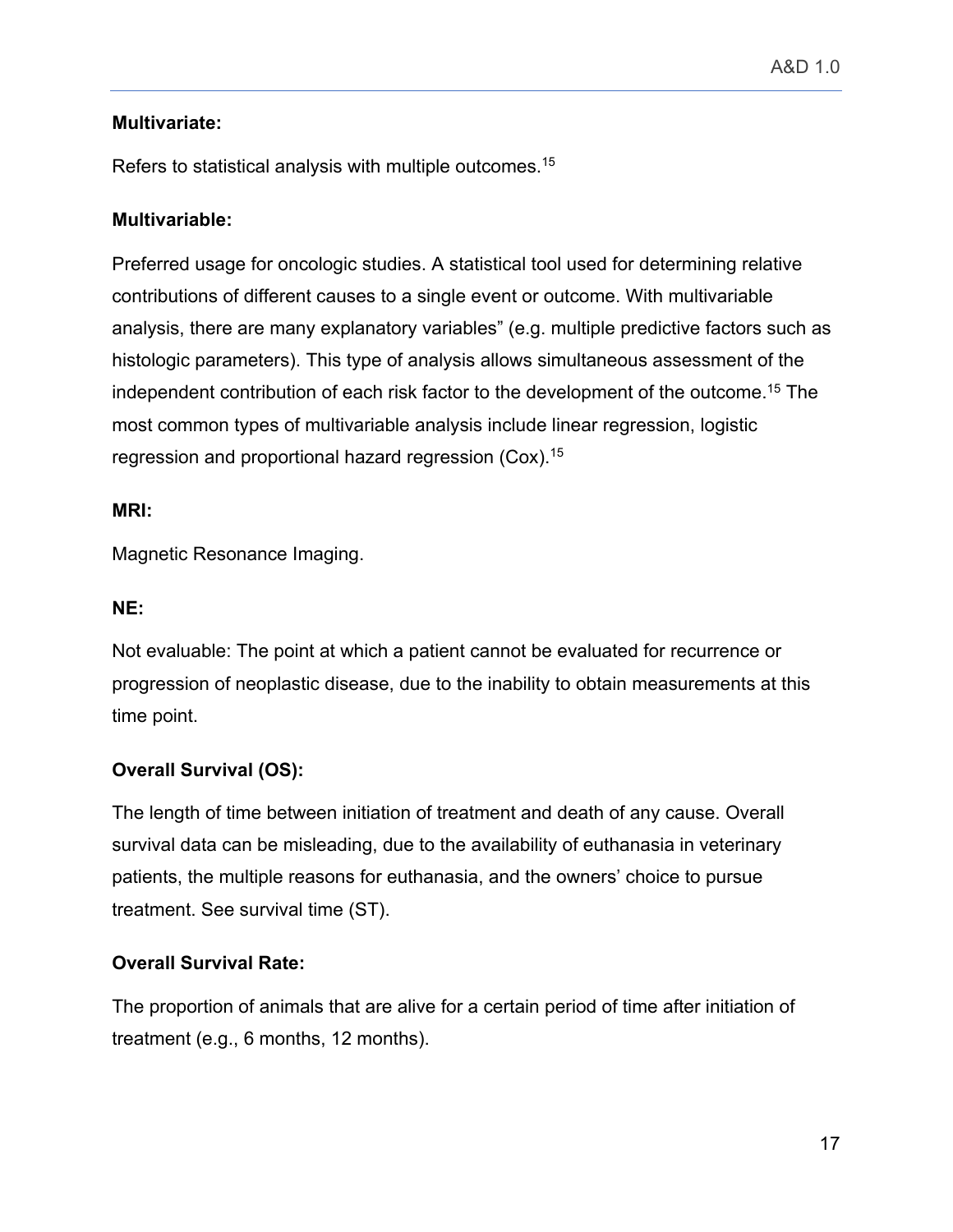## **Palliative-intent therapy/treatment:**

Treatment of a neoplasm with the intent to improve patient quality of life (e.g. palliate a particular clinical sign or constellation of clinical signs associated with the tumor's presence) without necessarily extending quantity of life, although the latter often occurs due to owners electing not to pursue euthanasia if their pet's quality of life is improved. Notably, this requires the patient to be experiencing some degree of morbidity from the tumor (e.g. bone pain from an osteosarcoma) that the planned treatment will alleviate (e.g. radiation or amputation). In some scenarios, this may slow the progression of neoplastic disease by removing tumor cells (either via surgery, radiation, chemotherapy, or combinations thereof), but generally does not achieve long-term complete remission.

# **PD (cRECIST v 1.0)12:**

Progressive Disease: Either the appearance of one or more new lesions or at least a 20% increase in the sum of the diameters of the target lesions, taking as reference the smallest sum on study. The sum must show an absolute increase of 5mm.

## **PET/CT:**

Positron Emission Tomography/Computed Tomography: A scan that can be used to confirm the presence of regression of lesions but cannot be used to measure lesions. PET/CT uses radioactive tracers for visualization of neoplastic cells.

### **PFI/PFS:**

Progression-Free Interval/Survival: The length of time between initiation of treatment and worsening of clinical disease (i.e. experiencing progressive disease). Although progression-free "interval" and "survival" are often used interchangeably in the literature, PFI should be reserved for individual patients while PFS should be used when calculating a value for a population (e.g. using a Kaplan-Meier survival curve where the event is defined as disease progression). For this reason, in contrast to PFS, PFI is not censored, and it is used for patient classification and not for outcome analysis. Progression-free survival is generally considered a preferred outcome measure due to the inherent limitations of definitively diagnosing disease-free status and/or recurrence.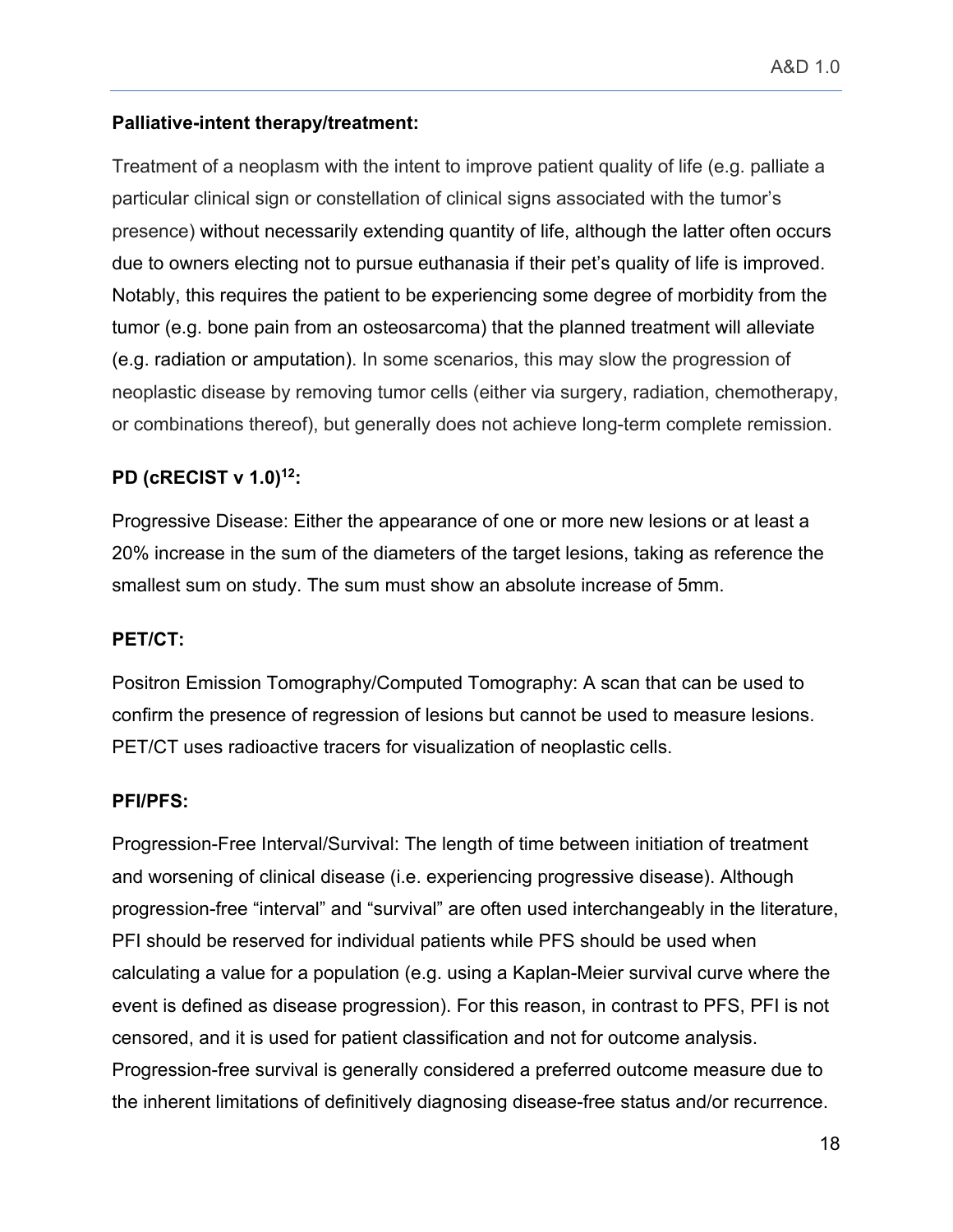This end point is accessible sooner than overall survival and is preferred over overall survival (OS) since overall survival is influenced by factors not necessarily related to the neoplastic disease itself, for example the choice of an owner to continue treatment after relapse vs. electing palliative care or euthanasia. Reporting of PFI/PFS allows for presence of neoplastic disease, but it is not progressing/growing/metastasizing (is stable disease; SD) for a specified period of time and does not meet the criteria for progressive disease (PD). Terms and definitions must be clearly stated in materials and methods section of publications so others can understand the methods and statistics.

### **PFS rate:**

Progression-free survival rate: The proportion of animals that are alive and progressionfree at a defined time point (e.g., 6 months, 12 months).

### **PR:**

Partial response (cRECIST v 1.0)<sup>12</sup>: At least 30% reduction in the sum of diameters of the target neoplastic lesions, taking as reference the baseline sum, and a reduction or stable persistence of non-target lesions. Also referred to as partial remission – preferred term is response; see CR.

## **Prognosis:**

Prognosis is the prediction of probable clinical outcome or course of the disease made from the patient data (e.g., clinical signs, underlying diseases) and disease characteristics (e.g., grade, molecular markers, other parameters) and the administered treatment(s). It is assigned by the attending clinician. The pathologist provides results of specific parameters which in turn are used by the clinician to aid in providing a prognosis.

Because so many variables impact prognosis, oncology studies must control for as many as possible by standardizing inclusion and exclusion criteria and defining and strictly adhering to uniform treatment protocols for enrolled patients. Studies need to be validated before oncologists and owners rely on the results. Our present system of adopting new methods of tumor assessment from published studies lacking appropriate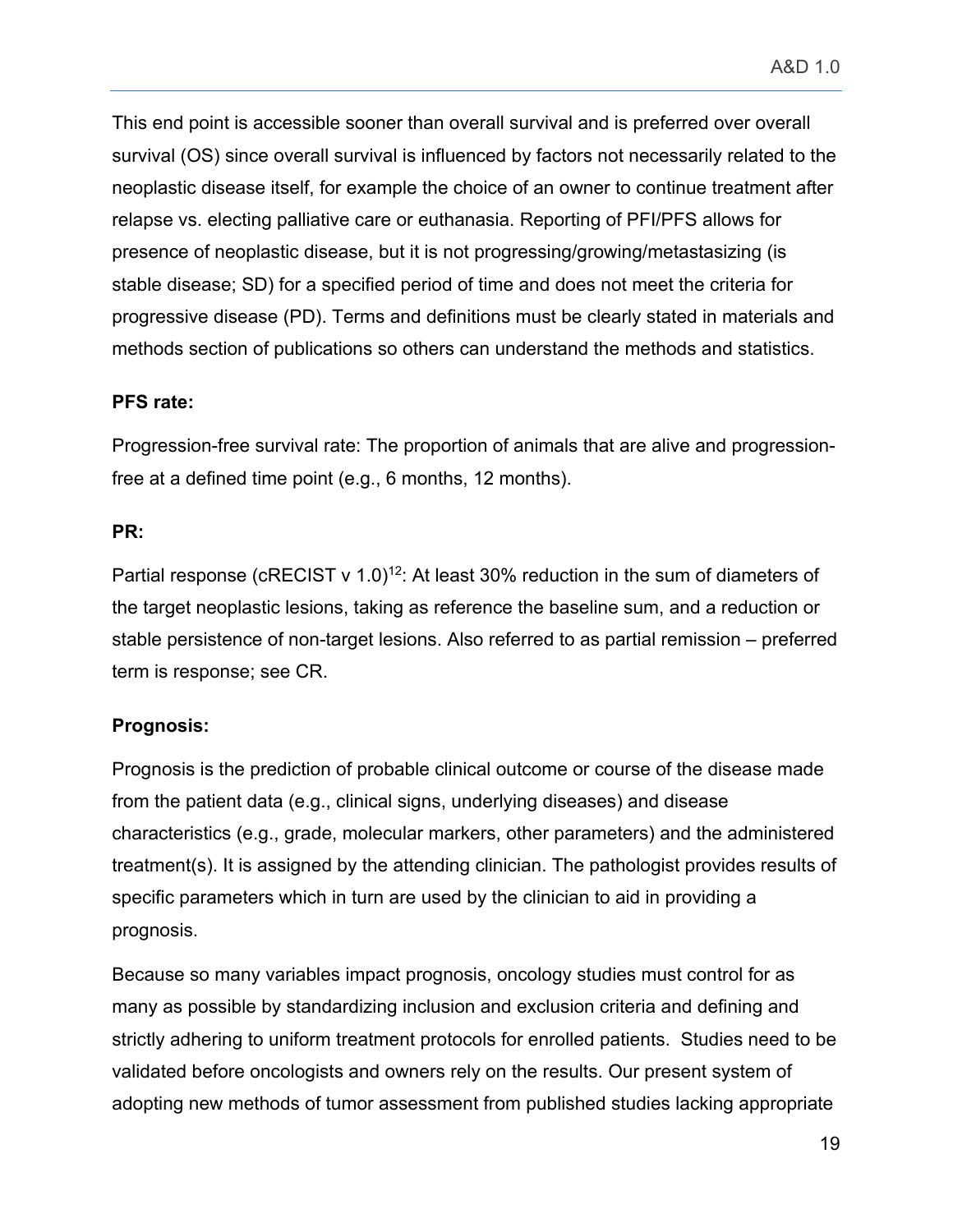A&D 1.0

numbers of cases with insufficiently detailed methods needs to be changed. Initial studies need to evaluate multiple parameters and apply rigorous statistical evaluation before they are trimmed to the core, essential criteria that are prognostic. When these core parameters are identified, they need to be tested in an independent population to confirm their broad applicability and prognostic significance. Once validated, these core criteria can then be added to the workflow of diagnostic pathologists and oncologists. Investigations that are validated with other patients, pathologists and clinicians add credibility and will ultimately improve patient care. Oncology studies provide statistical probabilities of an outcome for a population of pets with like tumors but cannot predict the outcome for a specific patient. However, larger studies that include diverse representation of the patient population, while controlling for inclusion and exclusion criteria, will increase the likelihood that the results of a study will be clinically applicable to a given patient.

**Prognostic markers** are characteristics of a patient or its tumor, used to estimate the chance of disease recovery, or the chance of the disease recurring / metastasizing. These markers are associated with a relative risk of disease progression and are used by clinicians to help assign a prognosis. Prognostic markers are often generated from ancillary labs: -histologic parameters, cytologic parameters, molecular profiles, and immunohistochemical results. Prognostic markers may be also patient characteristics (breed, age, geographical location of the patient). Common histologic parameters reported by pathologists are: MC, margins, LVI, differentiation, and necrosis. For oncology, these parameters are *measured* or correlated to an outcome: recurrence rate, disease-free interval, time to tumor progression, and or one of the survival metrics. Parameters may be used individually or combined to form a score; "prognostic scoring" as used in canine STT/STS. Prognostic scoring is used in human oncology for numerous tumor types: breast, prostate, lung cancer, non-Hodgkin lymphoma. No single parameter should be relied on too heavily. Combining parameters and weighing them differently may provide more reliable prognostic and or predictive data.

**Predictive markers** are patient or tumor characteristics used to help select and predict whether a patient's cancer will respond to a specific treatment. Predictive markers may

20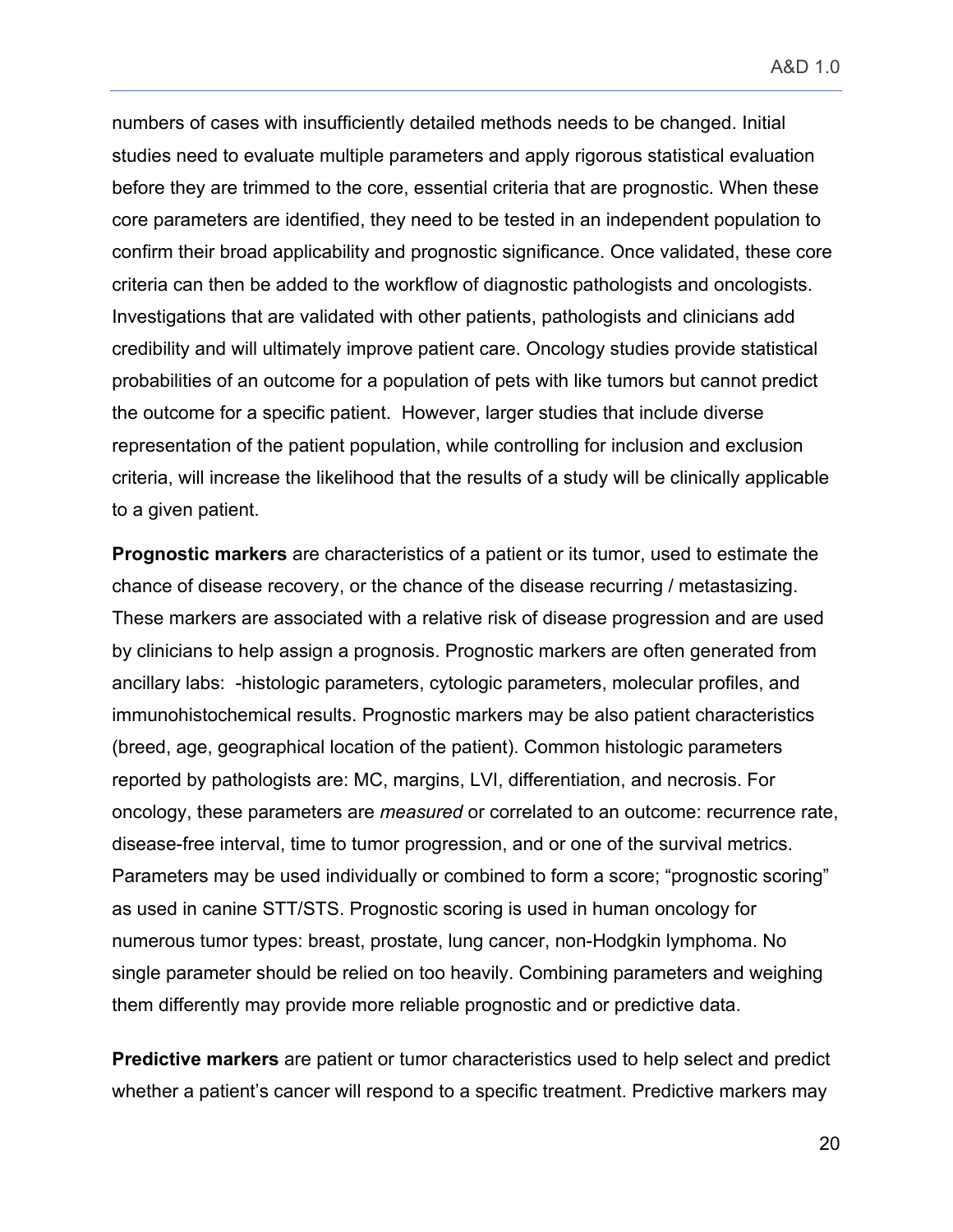A&D 1.0

also describe an attribute that increases a patient's risk of developing a specific condition or disease. Predictive markers are relevant in cancer therapy as they attempt to identify patients who will benefit by a targeted therapy. One of the best examples of predictive markers in human cancer is the use of hormone receptor or HER2 expression in breast cancer patients to determine the optimal treatment options. Predictive markers are focused on treatment response and prognostic markers are focused on the overall tumor biology or course of disease. In human oncology, predictive markers can now be determined for how an individual (specific patient, theranostics) will likely respond as opposed to how a population of individuals might respond.

For prognostic markers to be useful they should target these goals:

- Have strong associations with outcomes. Weak or statistically marginal associations will not hold up in larger populations and do not incentivize their utilization.
- Markers should be feasible, something that every diagnostician can do already, or can be accomplished by providing the tools needed. However, as pathologists we should learn from our microbiology/ virology colleagues that technical molecular tests can be used routinely in diagnostic cases. If a test is overly complex, cumbersome, requires large expertise, infrastructure or is too costly it will fall out of use.
- Results must be reproducible between labs and have high interpathologist reproducibility. Multi-institutional studies, and the proposed biobank can help accomplish this.
- Prognostic ability of new tests or modified methods should be compared to existing tests so others can decide if they will adopt the test (method).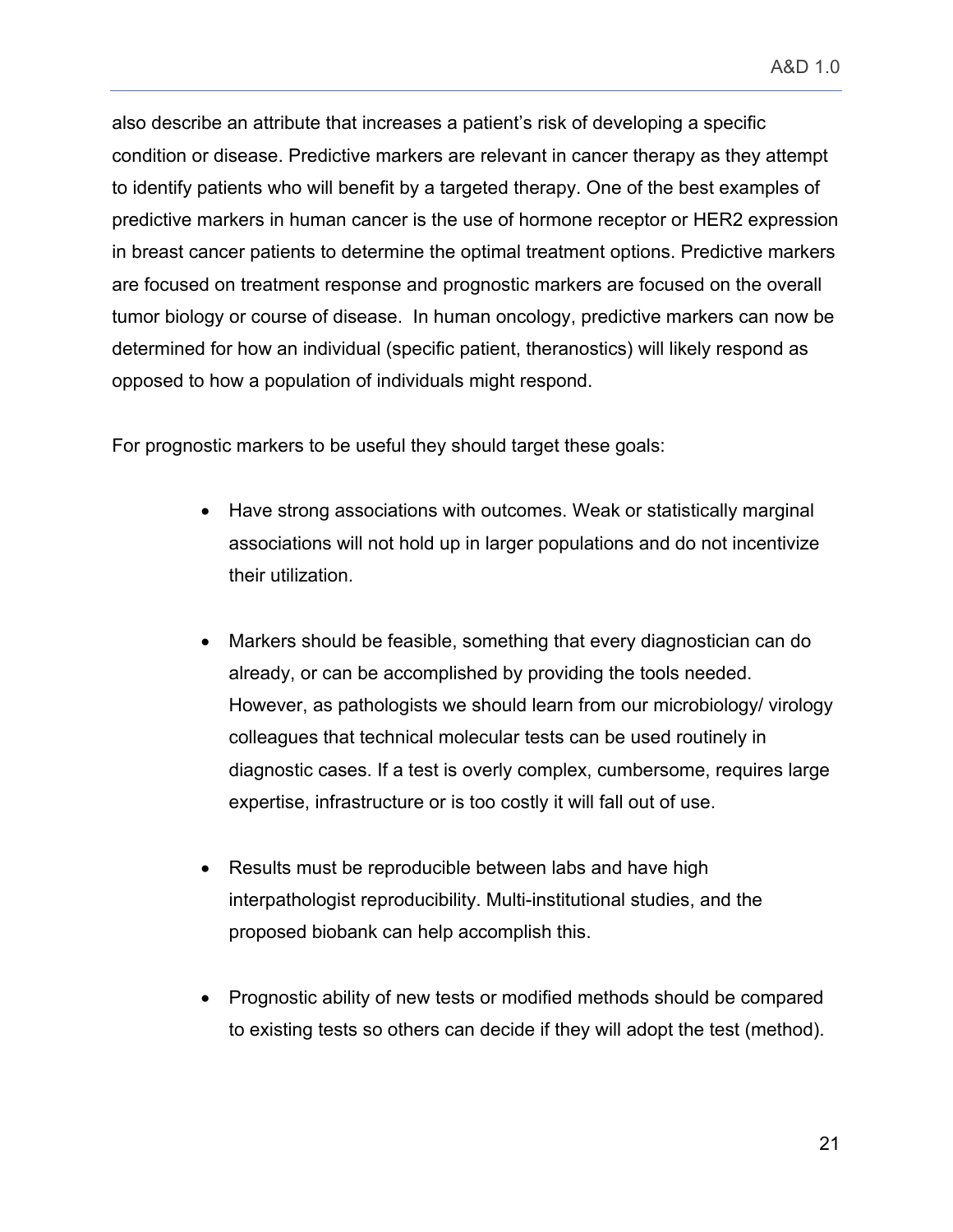Clinicians assign a prognosis and develop treatment plans. Pathologists report gross and histologic parameters which clinicians use to formulate a prognosis and consider treatment options. Comments by the pathologist about predicted behavior of the tumor from study populations are not needed by oncologists. Primary care veterinarians may want and expect these comments. They may like some guidance on how the tumor might behave and this information may help owners decide if they should be referred to an oncology center. However, predicting how a tumor will behave and affect a specific patient is unknown, which of course is what the owner wants to know. The best that can be provided is a relative risk of recurrence, metastasis and a survival metric based on statistical analyses of a population of other pets. How well this translates to an individual patient or even a larger population is dependent on how well the original study represents the larger population, and how well the study was conducted overall. Until study methods are replicated and the results validated, which happens rarely in veterinary oncology, the results should be used cautiously before applied to clinical patients. Therefore, comments about relative risks should be worded carefully to primary care veterinarians and cite the literature they were extracted from. A comment could state the risk of disease progression is based on published studies (cite primary literature) followed by a statement that this should be considered in the context of the entire clinical picture.

### **RECIST:**

Response Evaluation Criteria in Solid Tumors: A human based system adapted for use in veterinary oncology patients. A consensus framework for standardizing procedures in reporting assessments of solid tumors, treatments and outcomes aimed to facilitate comparisons of treatment protocols for neoplastic diseases of animals. cRECIST v 1.012 is the canine version and needs validation.

### **iRECIST:**

A modification of RECIST is being developed and validated for monitoring human cancer patients undergoing immunotherapy. Although many elements of RECIST are the same, the determination of tumor progression can differ and it is critical to determine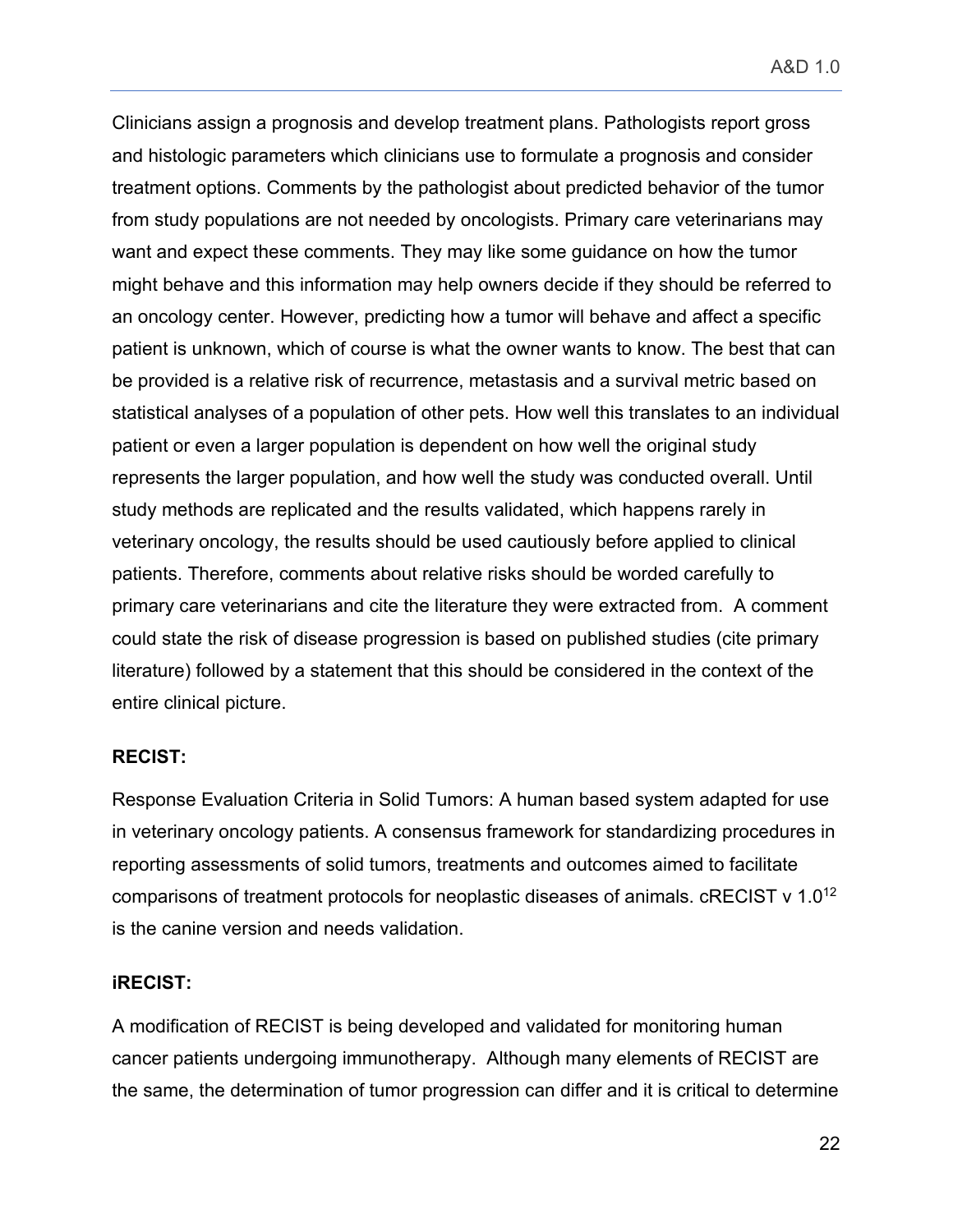the thresholds which accurately reflect tumor response to avoid the risk and expense of unnecessary therapy. Comparable guidelines have not been developed for use in veterinary oncology.17

### **SD (cRECIST v 1.0)12:**

Stable Disease: Neither sufficient to qualify for PR or PD. Therefore, a less than 30% reduction (PR) or less than 20% increase (PD) in the sum of the diameters of the target lesions, taking as reference the smallest sum of diameters while on study.

#### **Standard of care:**

By design, standards of care will vary and evolve over time according to circumstances and due to medical progress but can be considered to represent a benchmark that a veterinary medical community has generally accepted to be appropriate for diagnosis and treatment of a disease or condition based upon scientific evidence. Such standards can be formal or informal and may be developed by a professional society (often of specialists) devoted to a disease process, which then may be promulgated as a clinical practice guideline intended for a doctor to consider appropriate when confronted with a certain disease (tumor). In some instances, medical evidence may be insufficient for a well-formed and generally accepted standard of care to exist. There can also be legal definitions of standard of care that may be distinct. Therefore, there may be standard of care recommendations, but they are not the "only" level of standard of care. State practice boards may be arbiters of standards of care and should consider community practices as well as available guidelines. Clients may elect to accept other than a standard of care, at their discretion, with suitable informed consent. Importantly, oncology publications should define any standard of care for the particular study design and consider/discuss if or how this may have influenced survival metrics e.g. patients with high grade malignancies may have received palliative treatments only, or were euthanized early in study (censored or not), thereby biasing outcomes such that high grade tumors had poor prognoses.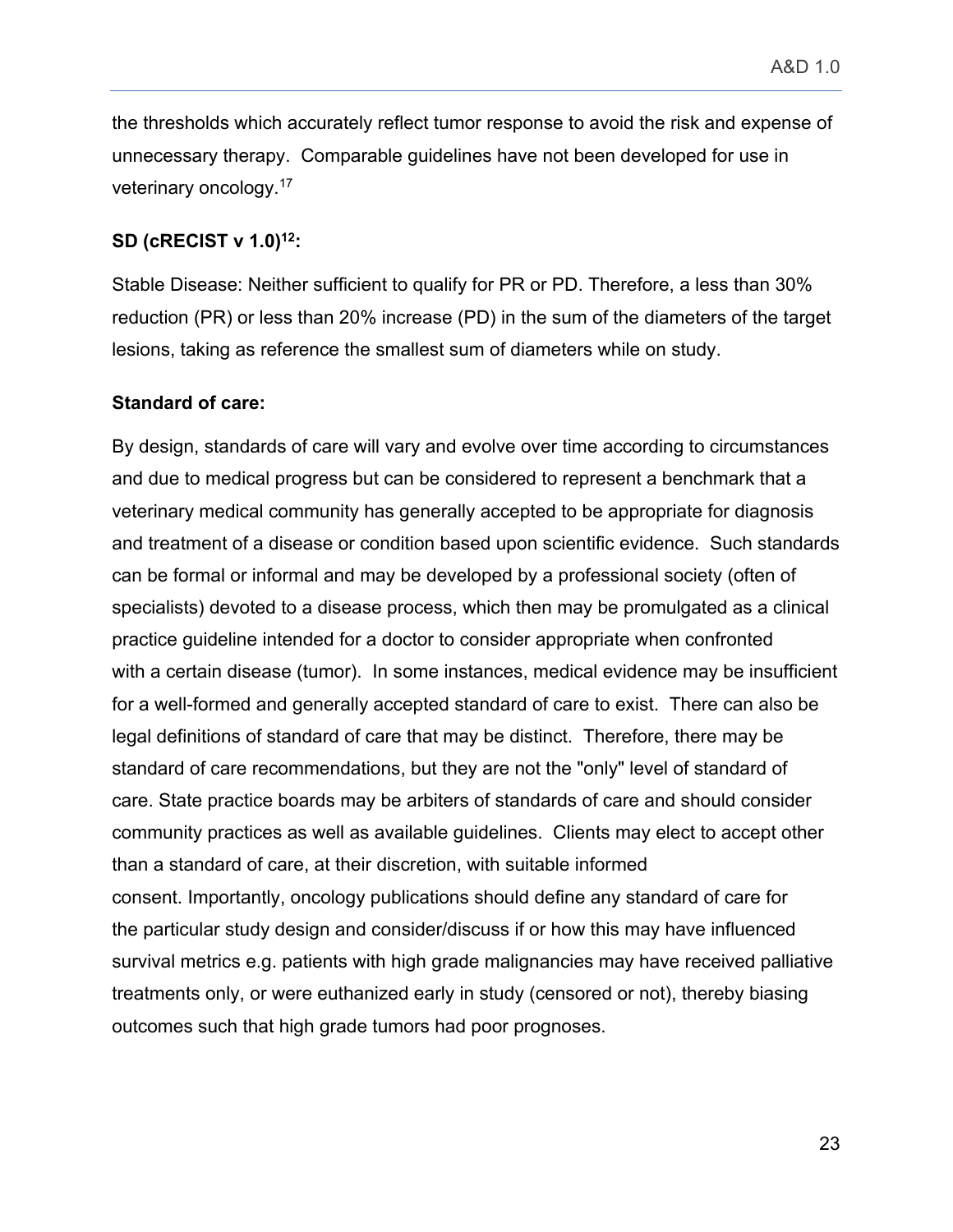### **ST:**

Survival Time (synonym: overall survival, OS): The time from treatment of a neoplastic process (chemotherapy, radiation therapy, surgical removal) to the date of death (from the neoplastic process or other causes). Cause of death should be characterized as accurately as possible. Survival data in veterinary oncology can be misleading, due to the availability of euthanasia in veterinary patients and the reasons for euthanasia. There are multiple terms and means to define survival in oncology studies, therefore the term and definition must be detailed in M&M e.g. Disease Free Survival; Overall Survival; Survival Rate; Survival Probabilities etc see ref 2. Note: A survival rate (see also definition of overall survival rate) can be obtained if the status (recurrence/no recurrence, metastasis/no metastasis, alive/dead) is known for all patients at a defined time point (e.g., 6 months, 1 year etc. post first treatment). However, usually the survival probabilities in the survival time are calculated using Kaplan-Meier statistics and as such, represent survival probabilities rather than rates.

### **Staging:**

The process of determining how much cancer is in the body and where it is located. Staging is performed in order to define the size and location of the primary neoplastic process as well as the extent of spread within tissues surrounding the primary process and throughout the body. Staging is performed by the clinician (not pathologist). Note: As more sensitive staging methods are evolving (e.g., advanced diagnostic imaging, molecular methods) and will be performed, patients will likely be reclassified at a higher disease stage (stage migration). This will affect comparison of patients across studies using different staging methods and ideally, methods for staging should be standardized to determine the clinical stage.

### **Suspected metastasis:**

Metastases as determined by a means other than microscopic examination (e.g. imaging such as radiographs, CT scan etc.) These modalities cannot confirm the lesion(s) seen is in fact the same tumor type or even that the lesion is neoplastic. See confirmed metastasis.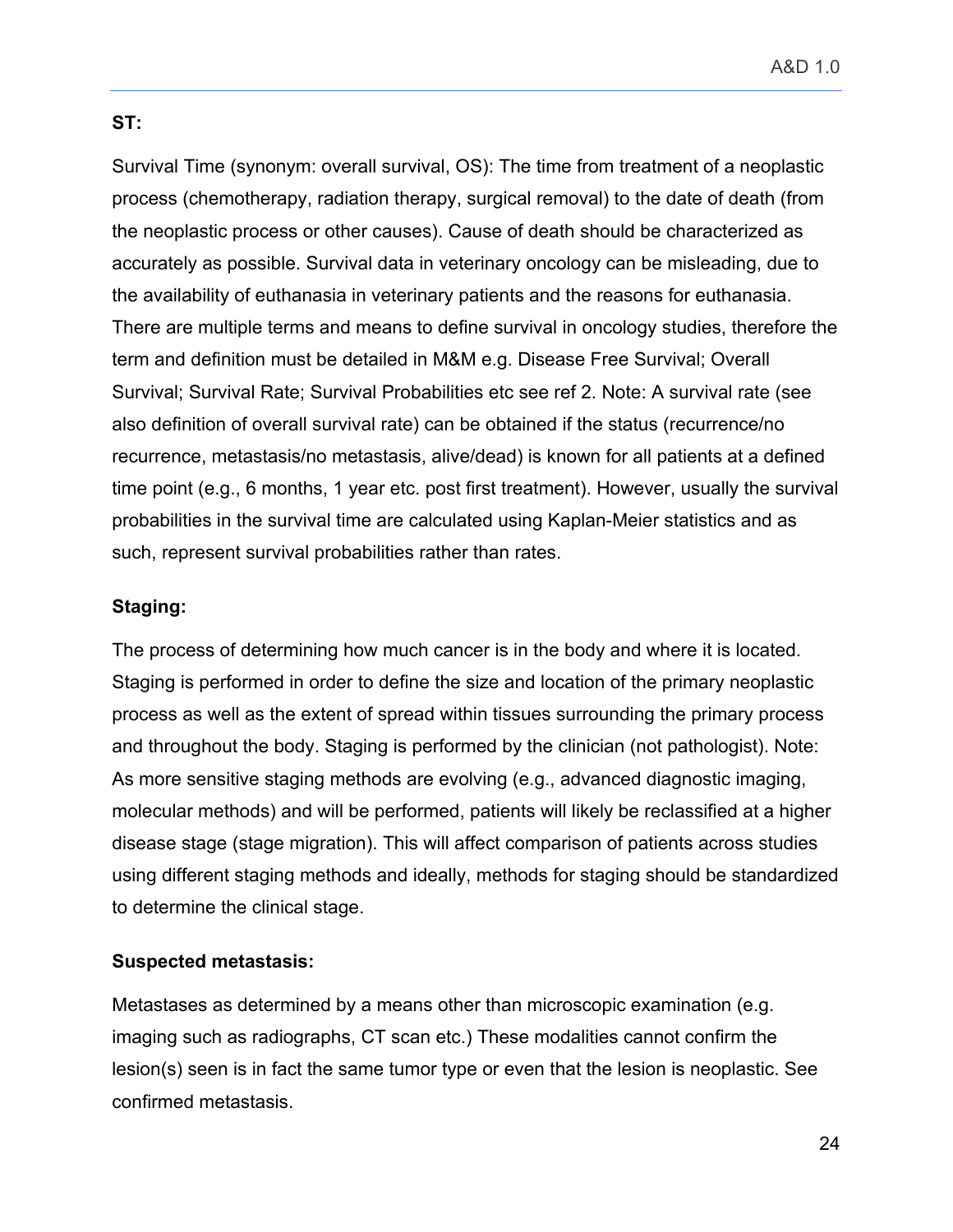## **Synoptic Reporting:**

A method for reporting specific pieces of data in a discrete format in pathology reports (data elements and responses).

# **Target Lesions:**

Lesions that are measured and followed for assessment of tumor response to therapy. Target lesions are those with the longest diameter, should be representative of organs involved and lend themselves to multiple measurements. A maximum of five target lesions total should be chosen. The baseline sum should be calculated and subsequent measurements are referenced against this sum. Non-target lesions are tumor lesions that are documented (but not measured) and reported as 'present' or 'absent' at followup time points.

## **T=0 Start time:**

(T=0) of survival studies needs to be clearly and consistently defined in the materials and methods section of manuscripts. There are a variety of potential events to establish start time: the day of first treatment is recommended (surgery, chemo, RT) but options include the date of clinical diagnosis, the date of surgical tumor removal, or the date of histopathological tumor diagnosis.

## **Univariate:**

Statistical analysis that involve a single outcome.<sup>13</sup>

## **Univariable:**

Statistical analysis used for determining the contribution of a single factor to an event or outcome.15 See multivariable.

# **Validation (method or grading system):**

Studies performed to ensure reproducibility of a method or tumor grading scheme which involve use of published methods and materials to assess tumors in separate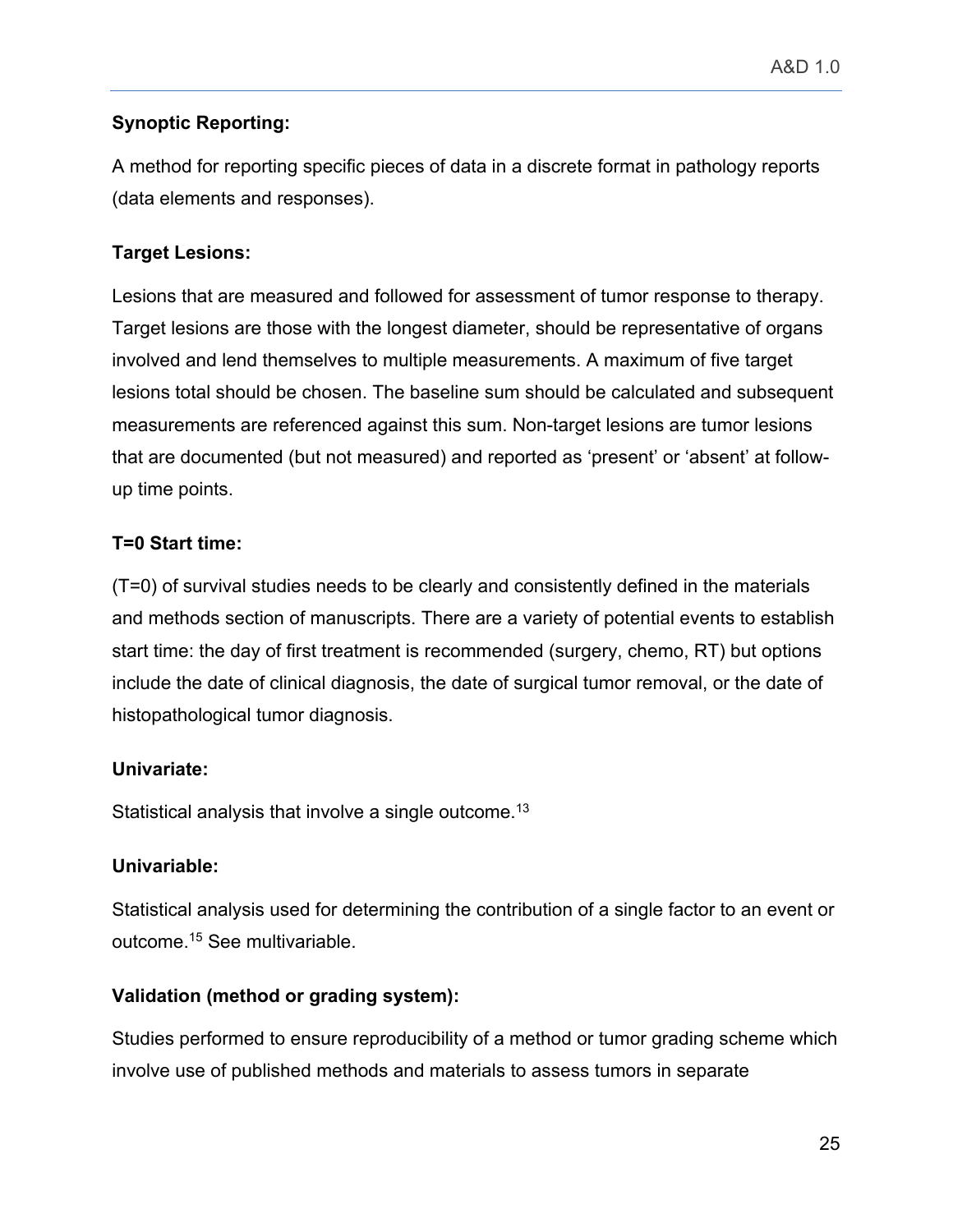population of patients. The method or grading scheme is validated if investigators at different institutions can replicate the results of the published study.

## **VCOG:**

Veterinary Cooperative Oncology Group, a section of the Veterinary Cancer society.

### **References: Margins and Outcome Assessments:**

1. Adstrum S, Hedley G, Schleip R, Stecco C, Yucesoy CA. Defining the fascial system. *Journal of bodywork and movement therapies*. 2017;21**:** 173-177.

2. Ahmed W, Kulikowska M, Ahlmann T, Berg LC, Harrison AP, Elbrond VS. A comparative multisite and whole-body assessment of fascia in the horse and dog: a detailed histological investigation. *J Anat*. 2019;235**:** 1065-1077.

3. Dernell WS, Withrow SJ, Kuntz CA, Powers BE. Principles of treatment for soft tissue sarcoma. *Clinical techniques in small animal practice*. 1998;13**:** 59-64.

4. Donnelly L, Mullin C, Balko J, et al. Evaluation of histological grade and histologically tumourfree margins as predictors of local recurrence in completely excised canine mast cell tumours. *Vet Comp Oncol*. 2015;13**:** 70-76.

5. Enneking WF, Spanier SS, Goodman MA. A system for the surgical staging of musculoskeletal sarcoma. *Clinical Orthopaedics and Related Research®*. 1980;153**:** 106-120.

6. Fasel JH, Dembé J-C, Majno PE. Fascia: a pragmatic overview for surgeons. *The American Surgeon*. 2007;73**:** 451-453.

7. Fulcher RP, Ludwig LL, Bergman PJ, Newman SJ, Simpson AM, Patnaik AK. Evaluation of a two-centimeter lateral surgical margin for excision of grade I and grade II cutaneous mast cell tumors in dogs. *Journal of the American Veterinary Medical Association*. 2006;228**:** 210-215. 8. Gao Z, Ye Y, Zhang W, et al. An anatomical, histopathological, and molecular biological function study of the fascias posterior to the interperitoneal colon and its associated mesocolon: their relevance to colonic surgery. *Journal of anatomy*. 2013;223**:** 123-132.

9. Hoos A, Parmiani G, Hege K, et al. A clinical development paradigm for cancer vaccines and related biologics. *Journal of immunotherapy*. 2007;30**:** 1-15.

10. Kawaguchi N, Matumoto S, Manabe J. New method of evaluating the surgical margin and safety margin for musculoskeletal sarcoma, analysed on the basis of 457 surgical cases. *Journal of cancer research and clinical oncology*. 1995;121**:** 555-563.

11. Liptak JM. Histologic margins and the residual tumour classification scheme: Is it time to use a validated scheme in human oncology to standardise margin assessment in veterinary oncology? *Veterinary and Comparative Oncology*. 2020;18**:** 25-35.

12. Nguyen SM, Thamm DH, Vail DM, London CA. Response evaluation criteria for solid tumours in dogs (v1.0): a Veterinary Cooperative Oncology Group (VCOG) consensus document. *Vet Comp Oncol*. 2015;13**:** 176-183.

13. Peters TJ. Multifarious terminology: multivariable or multivariate? univariable or univariate? *Paediatric and Perinatal Epidemiology*. 2008;22**:** 506-506.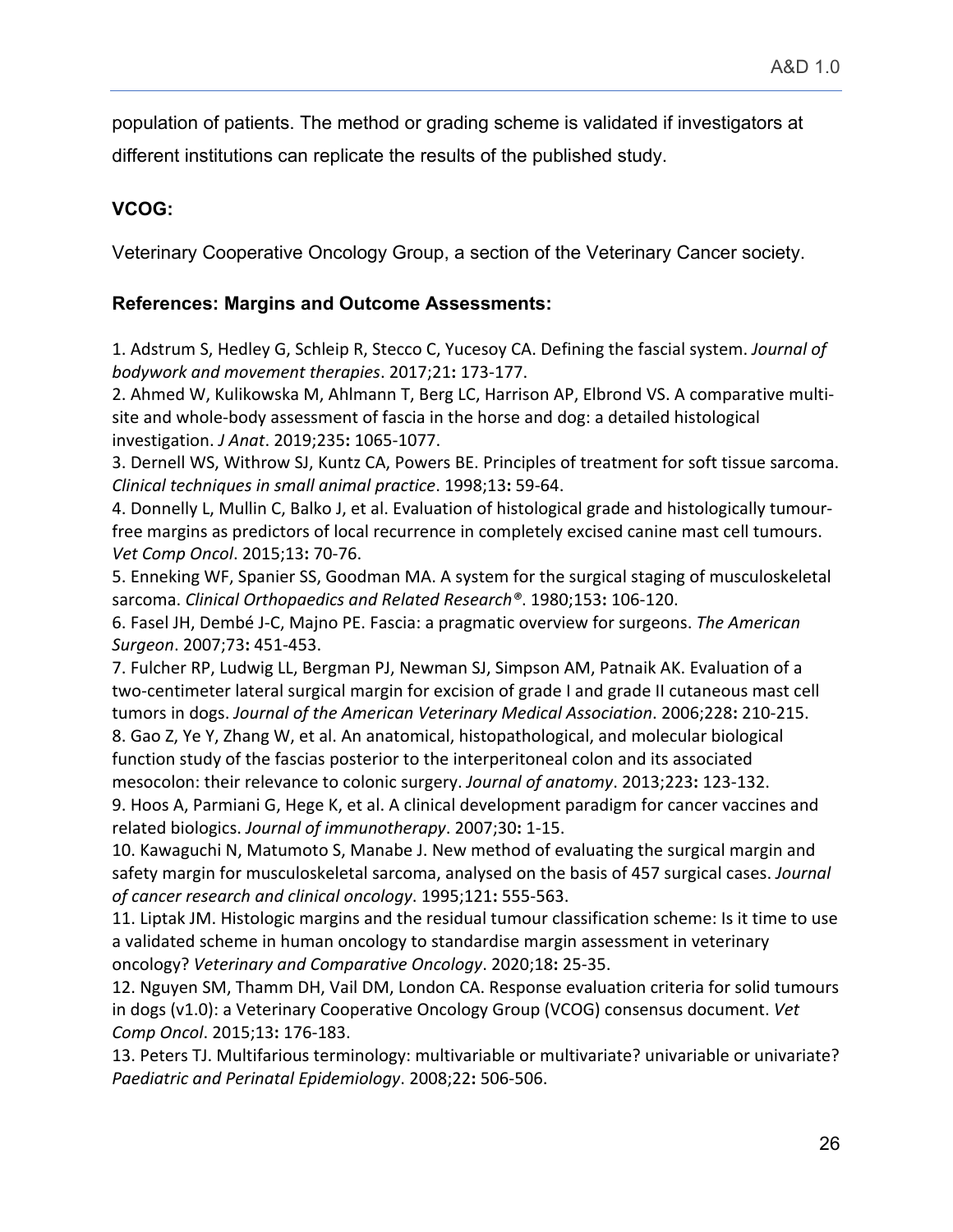14. Prpich CY, Santamaria AC, Simcock JO, Wong HK, Nimmo JS, Kuntz CA. Second intention healing after wide local excision of soft tissue sarcomas in the distal aspects of the limbs in dogs: 31 cases (2005–2012). *Journal of the American Veterinary Medical Association*. 2014;244**:**  187-194.

15. Reboldi G, Angeli F, Verdecchia P. Multivariable Analysis in Cerebrovascular Research: Practical Notes for the Clinician. *Cerebrovascular Diseases*. 2013;35**:** 187-193.

16. Schroeder MM, Skinner OT. Fascial plane mapping for superficial tumor resection in dogs. Part I: Neck and trunk. *Veterinary Surgery*. 2021.

17. Seymour L, Bogaerts J, Perrone A, et al. iRECIST: guidelines for response criteria for use in trials testing immunotherapeutics. *The Lancet Oncology*. 2017;18**:** e143-e152.

18. Somarouthu B, Lee SI, Urban T, Sadow CA, Harris GJ, Kambadakone A. Immune-related tumour response assessment criteria: a comprehensive review. *The British journal of radiology*. 2018;91**:** 20170457.

19. Webster J, Dennis MM, Dervisis N, et al. Recommended guidelines for the conduct and evaluation of prognostic studies in veterinary oncology. *Veterinary pathology*. 2011;48**:** 7-18. 20. Wittekind C, Compton C, Quirke P, et al. A uniform residual tumor (R) classification: integration of the R classification and the circumferential margin status. *Cancer: Interdisciplinary International Journal of the American Cancer Society*. 2009;115**:** 3483-3488.

# *Synoptic Reporting Guideline*

Synoptic reporting is a method for reporting specific pieces of data in a discrete format in pathology reports (data elements and responses).

**CAP**: College American Pathologists

**ICCR:** International Collaboration on Cancer Reporting

**grep**: a program to find matching patterns of text from a specified text source.

# *CPATH Guideline*

**Terms, initials and a complete list of definitions for CPATH are included in the CPATH Guideline.**

# **AI:**

Artificial intelligence: AI is a branch in computer science commonly used for computerized gathering of information from raw data, such as histological images, by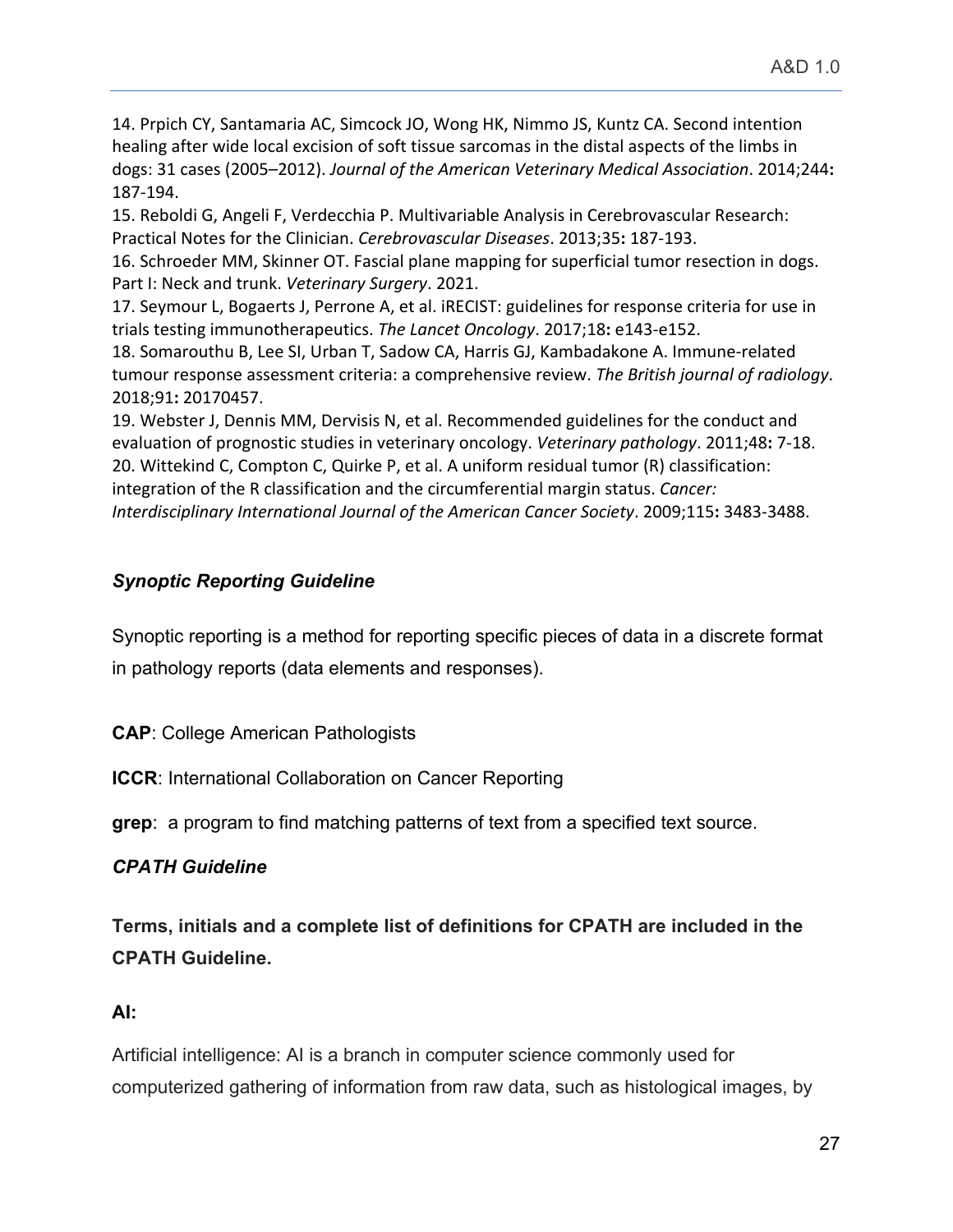simulating intelligent behavior in computers (as opposed to natural intelligence displayed by humans and animals). Machine learning is a subset of artificial intelligence.

## **Automated image analysis (AIA)/digital image analysis (DIA):**

AIA is the process of extracting information from a digital image (typically whole slide image, WSI) by computerized methods. Some algorithms for automated image analysis are based on AI (including traditional machine learning and deep learning), others on simple image processing steps (including thresholding-based approaches).

## **Artificial Neuronal Networks:**

ANNs are machine learning models that are inspired by natural neuronal systems of humans and animals. Artificial neurons are organized in layers (input, hidden, output layer) that are connected to each other and can receive (with a specific weight), process and transmit signals. By modifying/adjusting the weights of neurons and their connections during training, a network is trained to predict a certain task. A highly relevant type of an ANN for deep learning is a convolutional neural network (CNN).

# **Black box algorithm:**

A black box (opposed to glass box) algorithm is characterized by the lack of an understandable relationship of input data and algorithmic output, i.e. the used decision criteria are too complex to understand. Deep learning-based algorithms, which extract relevant features of the pattern of interest by themselves, are often considered to be a 'black box'. Display of intermediate results (e.g., object detections as an overlay in the digital images) can increase comprehensibility of these algorithms.

## **Black box vs glass box:**

The artificial neural networks in machine learning generate decisions on data/images but decision criteria used by these systems are not clear. Methods to understand how input parameters go to output data result in a glass box.

# **CPATH:**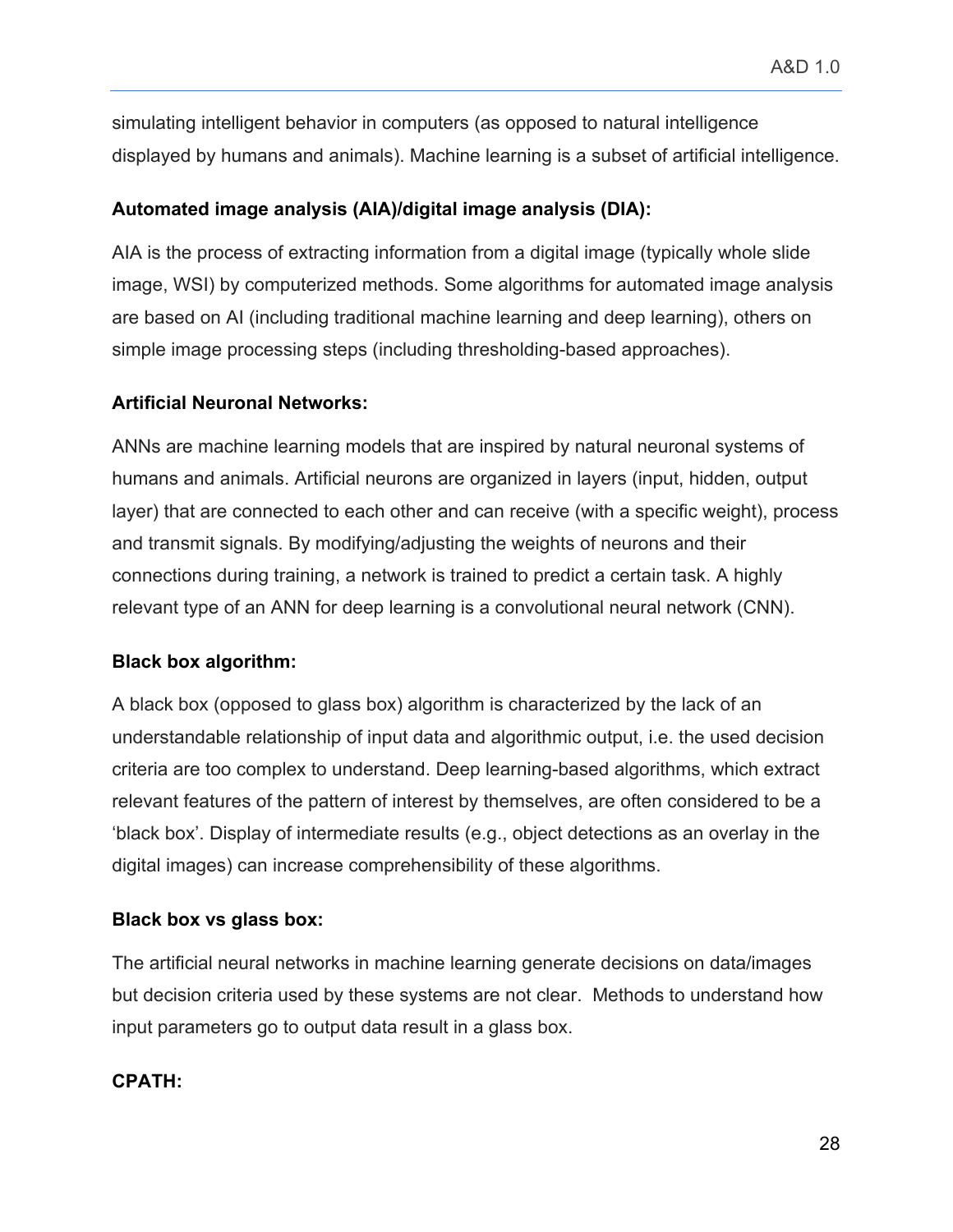Computational pathology: A branch in pathology using computerized methods to gather relevant information on a disease in a patient from one or multiple sources of raw data such as histology images, macroscopic images and gene sequences. In Guideline 11 (CPATH), CPATH especially refers to the field in pathology using automated image analysis (AIA) methods for digitized microscopic tumor sections (WSI). Methods commonly used for AIA come from the field of artificial intelligence (AI), more specifically deep learning. A broader definition of CPATH is the extraction of relevant information from any source of raw data including clinical electronic medical records, laboratory data, diagnostic imaging, genomics and others. CPATH uses computerized methods (AI and others for histological images) analogous to molecular pathology using molecular methods (PCR and others for detection of mutations).

### **Digital pathology:**

An umbrella term for digitized pathology including wide variety of "tools and methods": WSI, scanners, monitors, servers, storage, analysis, computational processing, and additional infrastructure.

### **Gold standard:**

The gold standard is the practical method that is well-established and most suitable for development of the ground truth labels. For histological and immunohistochemical specimens, trained pathologists are most commonly used as gold standard, regardless of their visual and cognitive limitations leading to some degree of inter- and intraobserver variability. As automated image analysis is designed to overcome human limitations, this approach seems to be somewhat paradoxical. However, a true gold standard is often lacking for most morphological patterns, whereas global features may have a more objective gold standard, such as presence/absence of genetic mutation.

### **Ground truth:**

Ground truth is the information of the 'true' label class derived by the defined goldstandard method. These ground truth labels are critical as they represent the reference during model training. They are also the reference for testing the algorithmic model's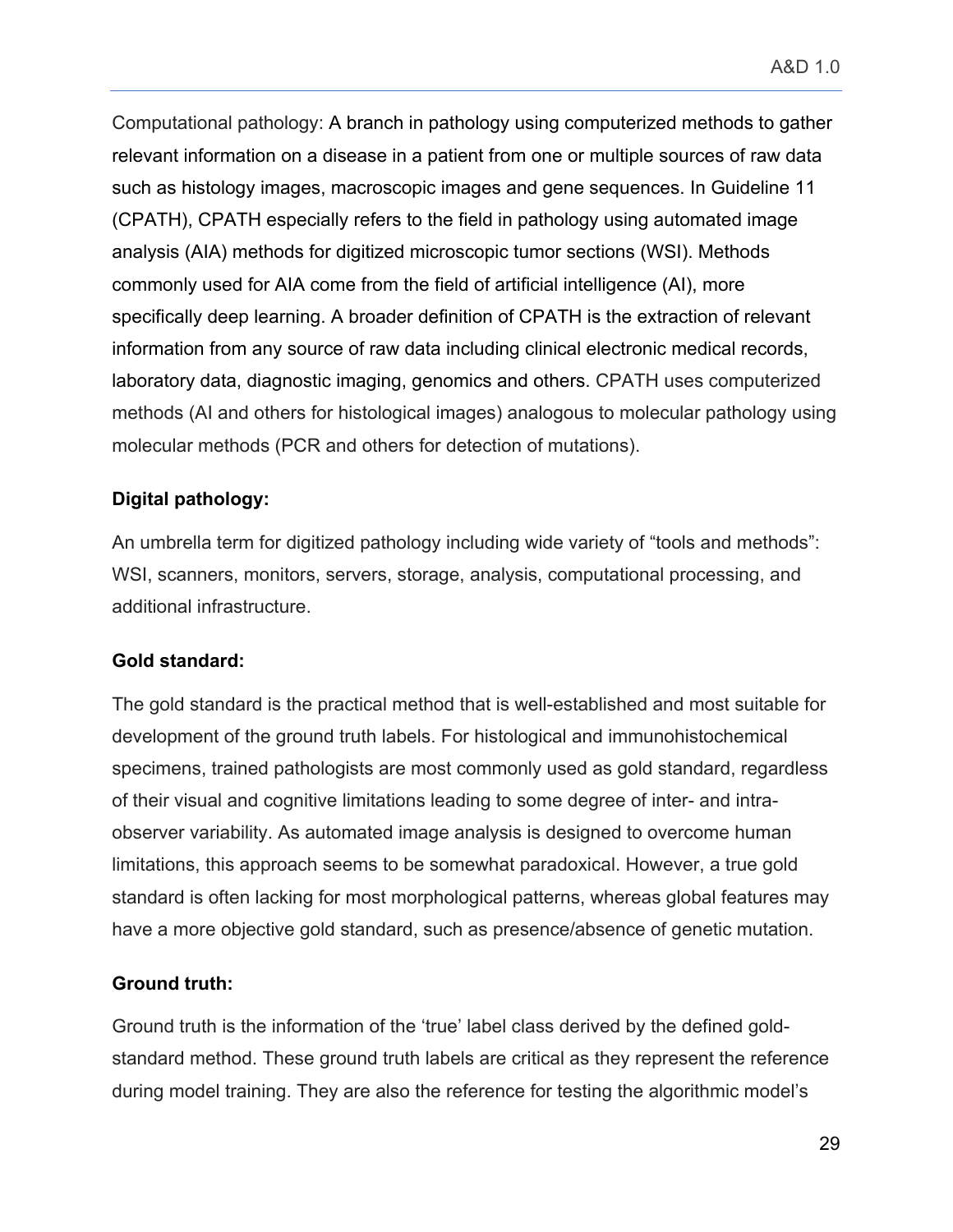performance (see Table S7). As manual assessment by human experts (pathologists) with well-known inter- and intra-rater variability are the gold standard for most histological patterns of interest, the ground truth can be subject to various biases and can include annotation errors. It is the aim of a highly diligent dataset creation to limit these errors.

# **Machine Learning (ML):**

ML is a subset of artificial intelligence in which an algorithm learns from representative data in order to create a model that can make decisions on new data without human interaction. ML can be categorized into "traditional" ML and deep learning (DL) methods. While the relevant features of the patterns of interest are given to the model with traditional ML (also called "hand-crafted"), DL networks are capable of extracting these features by themselves. Compared to traditional ML, DL systems are generally more powerful but often require more data ('big data') for training.

## **Supervised Learning (SL):**

Supervised learning is a specific form of machine learning (as opposed to unsupervised learning) that results in algorithmic predictions based on both input and output data. Labelled data (output data) assigned the training image patches (input data) is required for training the artificial networks. It is the most commonly used form of artificial learning for CPATH in tumor histology. Pattern recognition tasks of supervised learning can be image classification, object detection, segmentation or regression.

### **WSI:**

Whole slide image – an entire histopathological glass slide is digitized at a specified scanning magnification and resolution. Software permits viewing of the image like a light microscope. Resolution and different magnifications are limited by scanning technology.

## **PATHOLOGY TERMS**

## **Autopsy:**